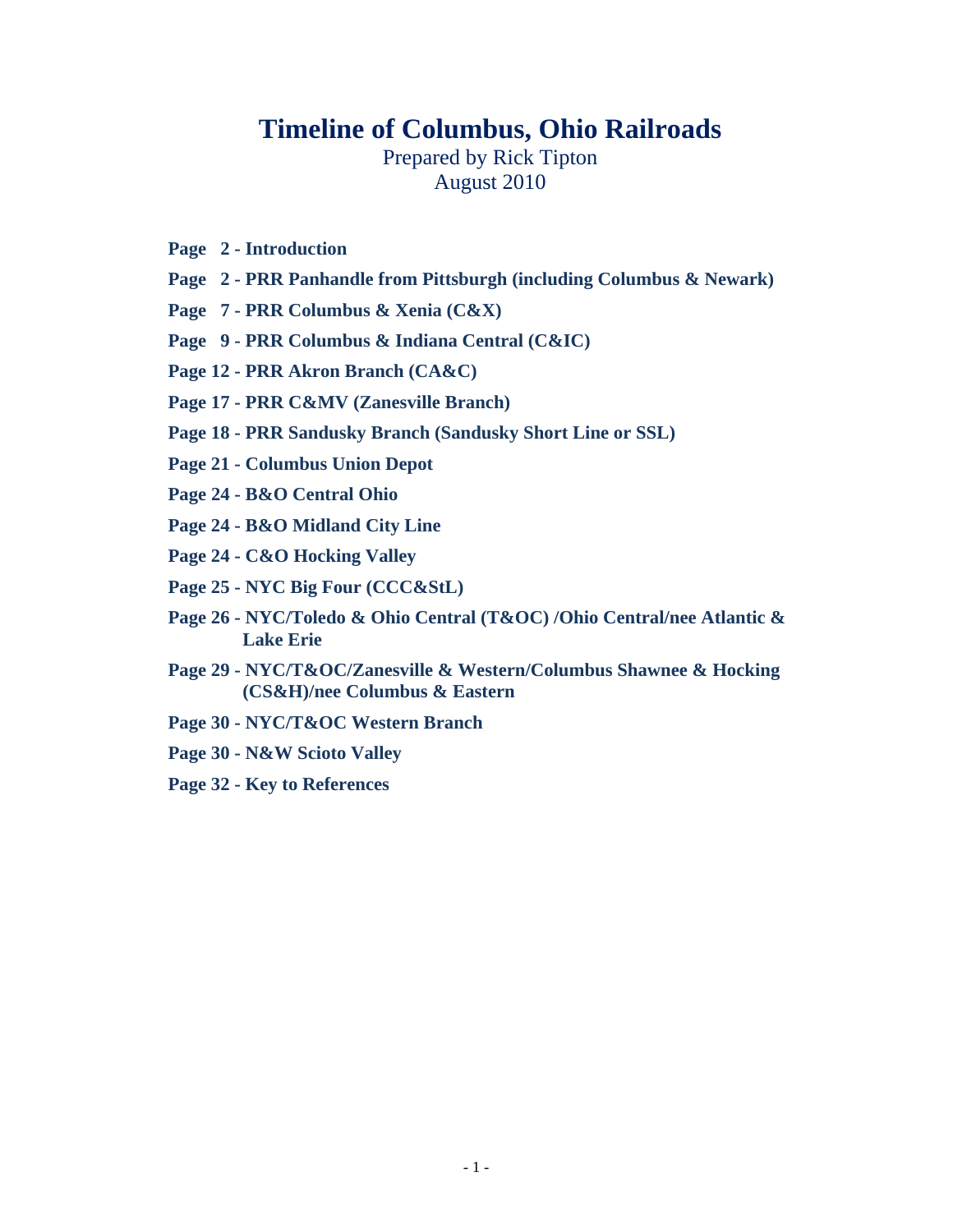#### **Introduction**

By 1952, fifteen railroad companies building trackage into Columbus had become five railroad systems and the Union Depot company. This listing links historical details with their sources, and borrows heavily from Chris Baer's expertise – in fact, many items are direct quotes from his online chronology of the PRR at prrths.com. I have attempted to add items and notes helpful to understanding the history of these lines.

Notes:

1. With a few exceptions, I have ignored initial incorporations and "paper railroads" in favor of lines built and dates of operation.

2. All cities and towns referred to below are in the State of Ohio unless otherwise indicated.

3. A key to references cited is at the end of this timeline.

4. This timeline was originally constructed as a historical framework for the book *The Pennsylvania Railroad in Columbus*, to be published in spring 2011 by the Pennsylvania Railroad Technical & Historical Society. An annotated bibliography covering references to all chapters will be included in the appendix of that book. 5. I expect to update this timeline as more material becomes available. Please send additions and corrections to ricktipton@bellsouth.net -- but be sure to cite your historical sources, preferably "primary sources".

Rick Tipton, August 25, 2010

## **PRR Panhandle from Pittsburgh (including Columbus & Newark)**

- Nov. 29, 1852 PRR reaches Pittsburgh PA via Portage Railroad (Pittsburgh Gazette)
- Feb. 1, 1853 Central Ohio Railroad extends revenue service from Newark to Columbus (Marvin**).** As a comparison, on April 11, 1853, the Ohio & Indiana Railroad Company (later Pittsburgh Fort Wayne & Chicago, PRR, PC, CR) completes its line from Pittsburgh to Crestline OH – roughly north of Columbus).
- Feb. 15, 1854 Pennsylvania Railroad open Harrisburg PA to Pittsburgh PA with changes of cars at Dillerville and Altoona (Ann Rept) (B&K p81)
- Apr. 1855 Steubenville & Indiana completed 117 miles Steubenville to Newark. (B&K p 188, Ohio Comm. p73, Watt p27, MB). Lacks financing to continue to Columbus.
- April 17, 1857: Steubenville & Indiana RR contracted for the use of the Central Ohio RR between Newark and Columbus. It subsequently built a physical connection at Newark (Church, vol. 3 pp 23-24). PRR advanced the money for the connection (B&K p189).
- Nov. 25, 1861 Sleeping car service established between Pittsburgh PA and Cincinnati via Wellsville and Steubenville. Note: takes the "long way around" via the north bank of the Ohio River to Steubenville.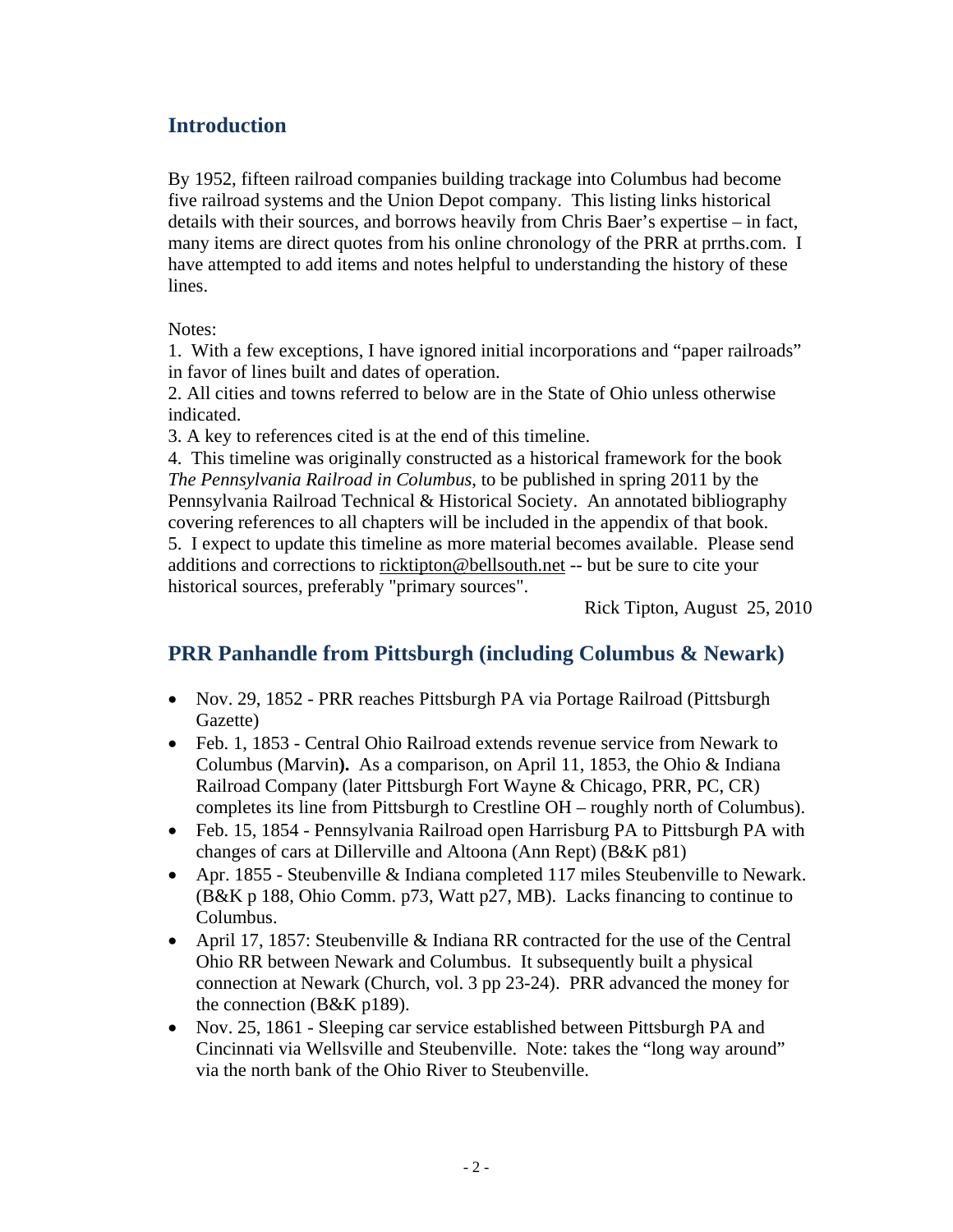- 1863 PRR Board of Directors authorizes "Steubenville Extension" at Pittsburgh PA. This addition runs from Pittsburgh's station, through a tunnel and across the Monongahela River on what will later be called the Panhandle Bridge, to reach the south bank and join the Pittsburgh & Steubenville, still abuilding toward what has just seceded from secessionist Virginia to become the Northern state of West Virginia. (B&K p191)
- March 14, 1864: Steubenville & Indiana RR agrees to purchase an undivided half interest in the line between Newark and Columbus Newark (Church, vol. 3 pp 23- 24).
- August 31, 1864: The agreement is consummated by a deed of sale from the Central Ohio RR to the Steubenville & Indiana RR for \$775,000 (Church).
- Jan. 1865: The Steubenville & Indiana and Central Ohio RRs execute a contract for the joint operation and maintenance of the "Columbus & Newark Division." (Church) 33 miles between Newark and Columbus.
- Sept. 15th 1865 The last spike was driven on the Pittsburgh  $&$  Steubenville Railroad. With Ohio partner Steubenville & Indiana, this meant the Pan Handle route was open, 191 miles from Pittsburgh PA to Columbus, including Ohio River Bridge at Steubenville. (B&K p192, Simons p218)
- Apr. 11, 1868 Pittsburg Cincinnati & St Louis Railway (PC&StL) consolidates lines between Pittsburg PA and Columbus, nicknamed the Pan Handle Route. (B&K p192, Church). Note that the spelling of Pittsburg later became "Pittsburgh", and Pan Handle became Panhandle.
- 1870 to 1873 Ownership and leases of Lines West companies transferred from PRR to Pennsylvania Company, with Pennsylvania Railroad the sole stockholder. Lines northwest of Pittsburgh generally operated by Pennsylvania Company, lines southwest operated by PC&StL. Biggest problem will prove to be operations at Pittsburgh under three semi-independent operators. (B&K p220-221)
- 1874 PRR's Southwestern Lines (including non-controlled Terre Haute  $\&$ Indianapolis) have 1732 route miles, Pittsburgh PA to Columbus and on to Chicago IL, Effner IN, Indianapolis IN, St. Louis IL, Louisville KY, Madison IN, and Cincinnati.
- August 1, 1878 Pullman "Hotel" cars with both sleeping and dining facilities are placed in Jersey City to St. Louis service on the Pennsylvania Railroad. "Hotel" cars will be used on several lines until the invention of a vestibule that will allow safe passage between moving cars.
- Mar. 1880 PC&StL Railway completes relaying with steel rails between Pittsburgh and Columbus. (RyW)
- Apr. 1, 1880 PRR, PC&StL, Pennsylvania Company, Northern Central Railway and GR&I restore all wages and salaries to pre-June 1877 levels; leaves intact cuts imposed on trackmen and shopmen in 1874-75. (LC, AR, RRG) Note that this restored most wages to their levels before the violent 1877 railway strikes.
- June 14, 1880 PC&StL Railway puts on daily fast livestock train from Indianapolis to Pittsburgh in 29:00, a savings of 6 hours; connects from fast stock train on Vanderbilt lines, so St. Louis-Pittsburgh time is 45:00 or average 18 MPH. (RyW) Note that the Pennsy will not have firm control of the Vandalia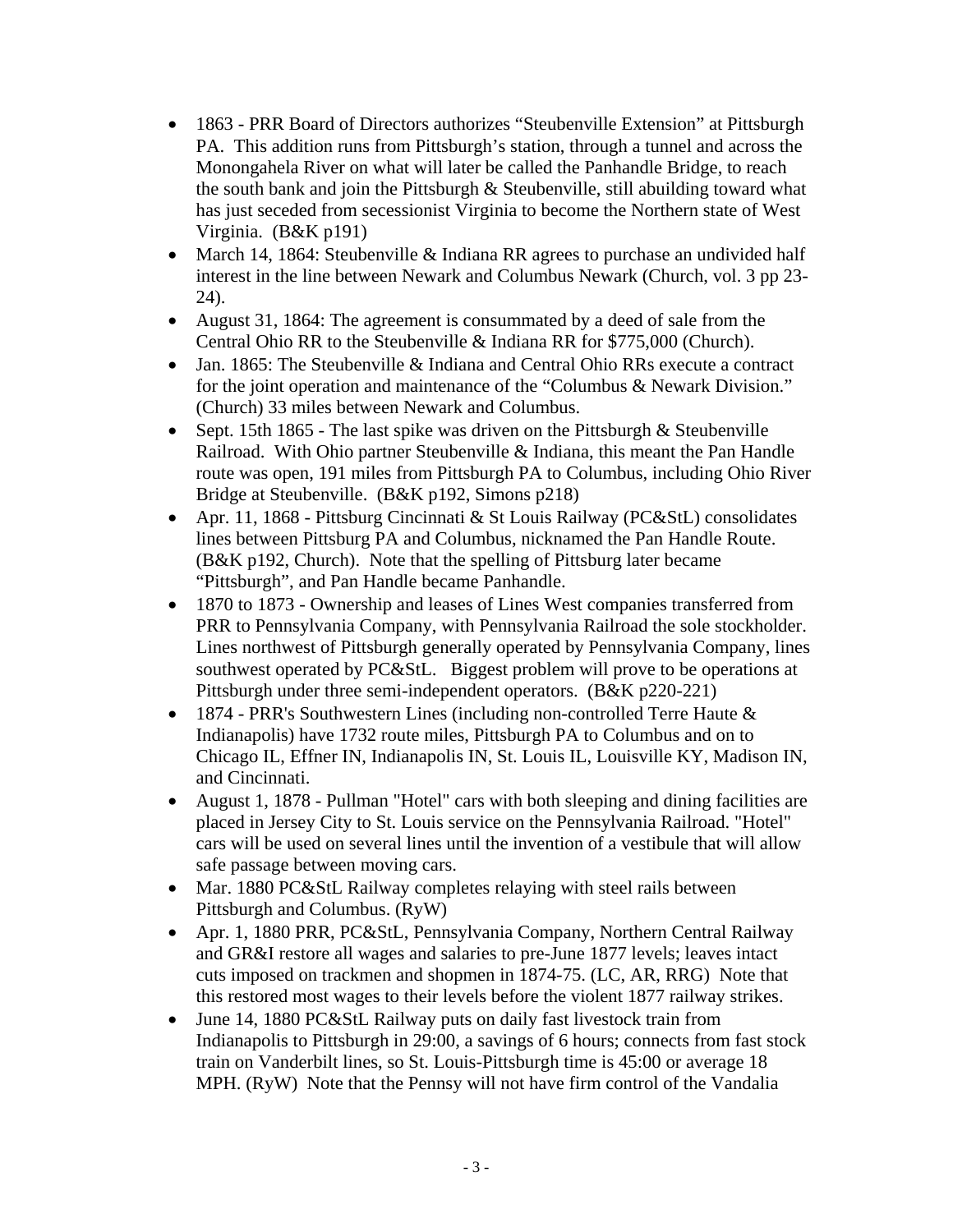lines for some time in the future, and is experimenting with the competition (Vanderbilt's Big Four) into Indy.

- Oct. 1, 1880 Darius W. Caldwell (1830-1897), General Manager of PC&StL Railway, also named General Manager of Vandalia Line, replacing John E. Simpson, deceased; remains at Columbus; N.K. Elliott named General Superintendent of TH&I and Vandalia Line at St. Louis. (RRG, Guide, RyW)
- Nov. 20, 1880 PC&StL Railway closes bids to build tunnel at Gould, seven miles west of Steubenville. (RyW) This tunnel will replace a tortured curve following a stream around this site.
- ca. 1880 PRR adopts standard specification of its 4'-9" gauge as "limit gauge"; refuses to accept non-conforming foreign cars onto its lines; only railroad to do so; because of vast interline movements via PRR this becomes a major force for conversion of wider non-standard gauges.
- Apr. 1, 1881 PC&StL files with the Franklin Court of Common Pleas to partition the C&N Division (RRGaz)
- Apr. 15, 1881 PC&StL Executive Committee authorizes building 2 miles of track in Columbus Yard. (MB)
- Nov. 1,  $1881 PCKSL$  gives B&O notice of cancelling all contracts for joint operation of the C&N Division and calls for negotiating a new contract. (MB)
- Nov. 8, 1881 PC&StL Executive Committee authorizes an independent track from the passenger yard to the roundhouse at Columbus and the first expansion of the yard on the north side of the main. (MB)
- 1881 PC&StL provides steel rail for the Columbus & Newark Division. (B&O) AR)
- Jan. 22, 1882 Franklin County Court of Common Pleas grants the partition of the C&N Division; rules that the Columbus Yard belongs to the B&O. (RRGaz)
- $\bullet$  July 22, 1882 Ohio Supreme Court rejects the B&O's petition to have sole control of the C&N Division for operation and maintenance; also rejects the PC&StL bill for partitioning the C&N. (RRGaz)
- Aug. 11, 1882 PC&StL Executive Committee authorizes new freight house at Columbus (MB)
- Oct. 23, 1882 Headquarters of PC&StL Chief Engineer Max J. Becker moved from Pittsburgh to Columbus. (RyWorld)
- Jan. 25, 1883 Ohio Supreme Court hears PC&StL petition for partition of the C&N Division; dismissed by court on Feb. 7 (RRGaz)
- May 14, 1883 PC&StL Executive Committee authorizes new shops at Columbus (MB)
- June 1883 Work begins on new Columbus Shops (RyWorld)
- Nov. 1, 1883 PC&StL imposes PRR block signal rules on C&N Division (AR)
- Feb. 1, 1885 Part of work transferred from Steubenville to the new Columbus Shops. AR)
- $\bullet$  July 15, 1885 First group of shop workers transferred from Steubenville to Columbus (RyWorld)
- Aug. 1, 1885 Robert Curtis (1835-1887) named first Master Mechanic of Columbus Shops (RyWorld)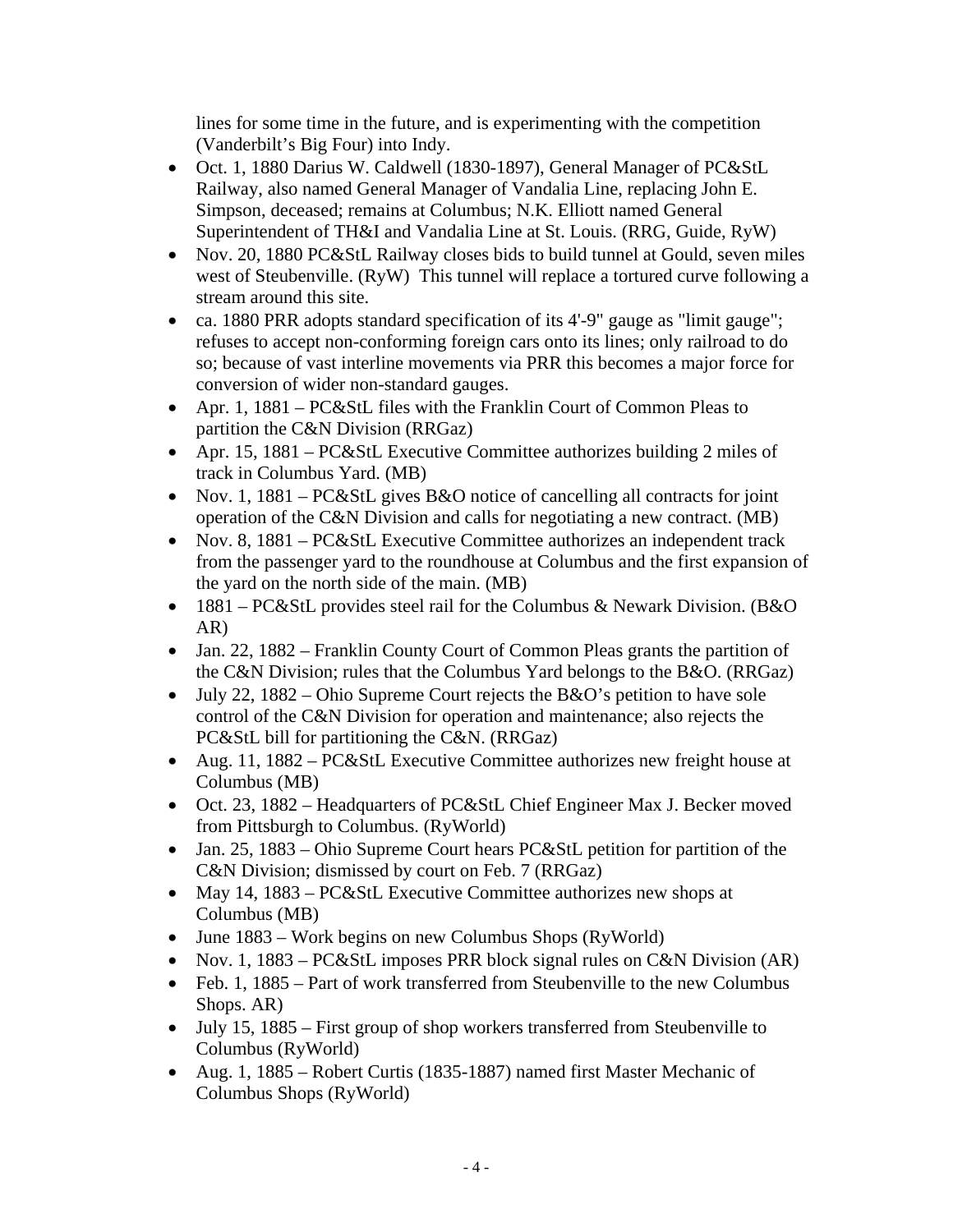- Oct. 10, 1885 John F. Miller (1830-1916) named to new position of General Superintendent of the PC&StL/CStL&P based at Columbus. (MB)
- Dec. 15, 1885 New Columbus Shops completely opened; old PC&StL Steubenville Shops and CStL&P Columbus Shops abandoned; CStL&P locomotives begin using PC&StL roundhouse. (AR). Note: New shops are at Twentieth Street and PC&StL roundhouse is on east side of St. Clair Avenue. Old CStL&P (Bradford line) Columbus Shops site later became Spruce Street Yard, PRR's passenger facility.
- Oct. 8, 1886 PC&StL grants the receiver of the Columbus & Eastern Railroad the use of the C&N Division between Columbus and Alum Creek to Feb. 1, 1887 (MB). Note: the C&E crossed the C&N at "Alum Creek" (now East Columbus) and with these trackage rights could avoid the long detour via the Fairgrounds to reach Columbus Union Depot.
- Nov. 14, 1887 PC&StL Executive Committee authorizes an extension of Columbus Shops
- Dec. 8, 1887 PC&StL Executive Committee authorizes a new freight yard east of Columbus
- Nov. 1, 1888 Headquarters of Chief Engineer Max J. Becker moved back to Pittsburgh. (AR)
- Aug. 29, 1890 PC&StL and various other Southwest System lines merged into Pittsburgh Cincinnati Chicago & St Louis Ry, again nicknamed "the Pan Handle". (Church)
- Jan. 15, 1896 Leonor F. Loree is promoted from Superintendent of the Cleveland & Pittsburgh Division to General Manager of Lines West. (MB) Note: Loree is a PRR man who rises to become  $4<sup>th</sup>$  Vice President on PRR, is President of the B&O while it is under PRR control (Reynolds & Oroszi), and later becomes President of the Delaware & Hudson (1907-1938) (Wikipedia).
- Jan. 15, 1896 PRR finally controls Terre Haute & Indianapolis electing four directors to three by the local interests; full slate of Lines West officers elected. (MB) (TH&I is key connection Indianapolis IN-St Louis MO) (Wallis).
- June 26, 1900 The Pennsylvania Company Executive Committee orders all Lines West passenger equipment to be lettered "Pennsylvania Lines". (MB)
- 1900 Double-tracking completed between Pittsburgh and Columbus
- 1903 New Columbus shops completed at Twentieth Street Shops. This is a major upgrade, although some shops have been here since 1883 (RRev).
- Jan. 1, 1905 Terre Haute & Indianapolis consolidated into Vandalia Railroad (AR) (Simons p117).
- 1916 to 1917 PCC&StLRy consolidated with the Vandalia RR and other companies to form Pittsburgh Cincinnati Chicago & St Louis Railroad, again nicknamed "the Panhandle" (B&K p555). \$84.9 million in stock was issued to retire various stocks and bonds of the predecessor companies (Mundy 1926 p 285).
- Mar. 1, 1920 USRA returns rail properties to its owners after federalization during WWI. Eastern, Central, Northwestern, and Southwestern Regions established for operations – east of Columbus is Central Region, from Columbus west is Southwestern Region. (B&K p567)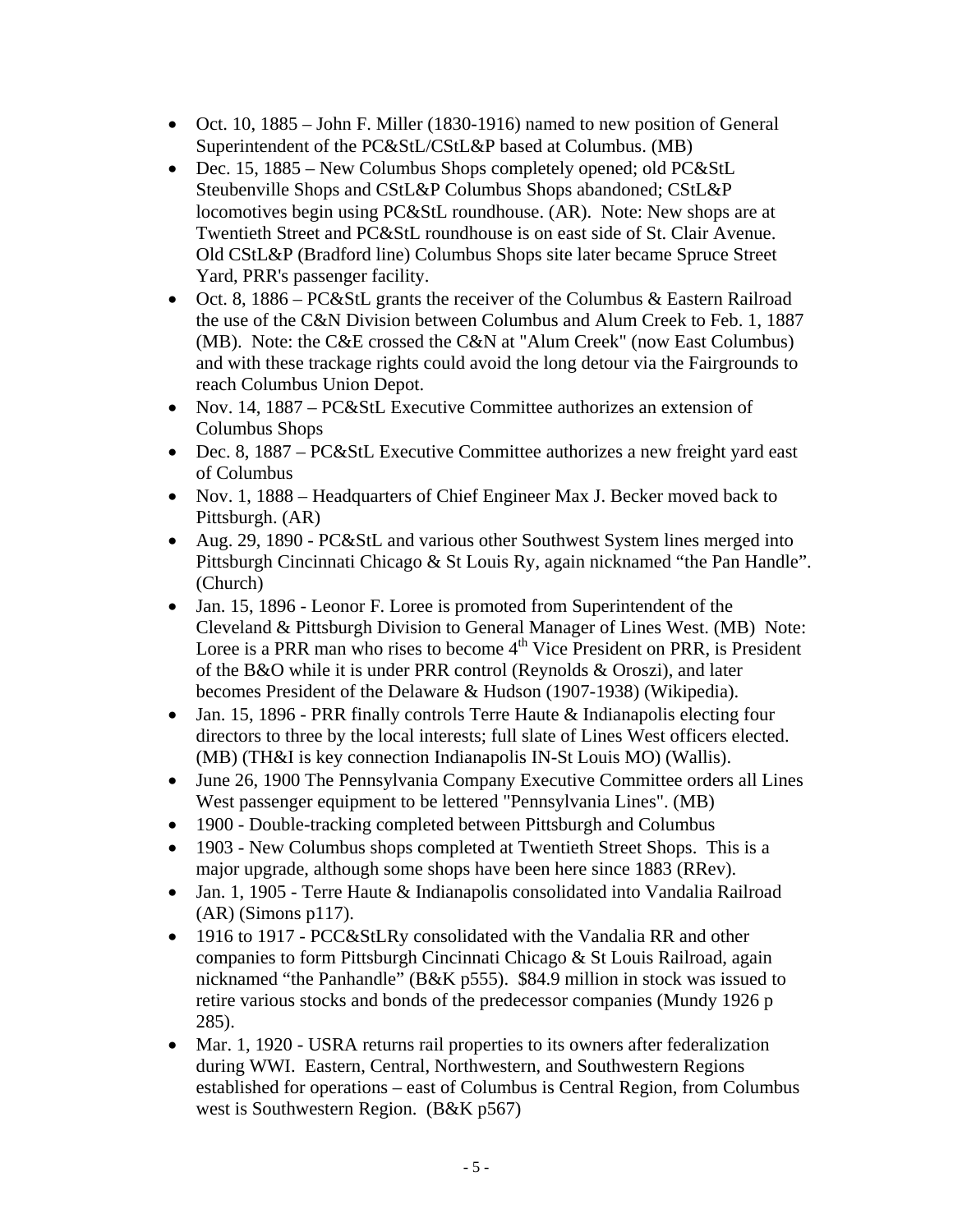- Mar. 18, 1920 Fruit Growers' Express Company incorporated in Delaware for purpose of operating refrigerator cars originally operated by Fruit Growers Express, Inc., a subsidiary of Armour & Co. (Baer) Fruit Growers Express takes over PRR's freight refrigerator cars. (B&K p770) (Moodys Manual)
- 1920 New yard and engine terminal at Dennison, Ohio, completed. (Baer)
- Jan. 1, 1921 PCC&StLRR leased to PRR. (Church, B&K p556). Note: part of dismantling Lines West structures, consolidating ownership in and moving leases to Pennsylvania Railroad.
- 1921-1968 Panhandle's entry to Columbus from the east continues to be the "Columbus & Newark Division", a property half-owned by PRR and B&O, although the traffic is 3/4ths PRR.
- 1926 Third Panhandle bridge at Steubenville replaces 1888 replacement of 1865 original (B&K p191)
- 1926 PRR east of Columbus is Panhandle Division to Big Walnut Creek. Line through Columbus and west to Bradford and almost to Indianapolis IN is Columbus Division
- November 1, 1926 The Pennsylvania Railroad begins operating a "livestock and meats demonstration train" for Ohio State University. It will tour on PRR tracks in Ohio for two weeks.
- 1927 Completion of cab signal/train stop installation between Pittsburgh and Newark OH (Savcheck, Autumn 2006 Keystone p 22)
- May 14, 1928 Transcontinental Air Transport, Inc. (TAT) incorporated as a joint venture to develop a transcontinental air-rail service, traveling by night and over the mountains by train and by air during the day. (Moodys Manual)
- June 26, 1929 PRR Board approves enlargement of Panhandle A & B Yards at Columbus (MB). Note: this will lead to downsizing at Bradford, Dennison, Richmond IN, and other points.
- July 7, 1929 First run of AIRWAY LIMITED leaves New York for Columbus as one leg of combined rail-air two-day service to Los Angeles; name is applied to the first section of THE AMERICAN between New York and new airport station at Port Columbus, Ohio. Prior to departure, Ford Tri-motor "City of New York" is placed on display in Penn Station and christened by Amelia Earhart, Assistant to General Traffic Manager of Transcontinental Air Transport. Train christened by Dorothy Stone; fare is \$338.10, or about twice all-rail fare; service operates at only 50% of capacity for first month. For transporting passengers to planes, use "Aerocar" trailer designed by a Mr. Stout of Ford Motor Company and hauled by Studebaker roadsters; carry 14 passengers and baggage; first flight attendants, or "Couriers," are sons of executives, including C.B. Sudborough, Jr.; couriers wear naval type uniforms, drive the "Aerocars", load luggage, and serve Fred Harvey meals. TAT maintains a network of 79 weather stations covering a corridor 200 miles wide and 2,000 miles long. (TWA, RyAge, NYT, Airway)
- July 8, 1929 Passengers on first westbound AIRWAY LIMITED arrive at Port Columbus at 7:55 AM; transfer to Ford Tri-motors *City of Columbus* and *City of Wichita*; guests at transfer ceremony include Henry and Edsel Ford and Harvey Firestone; at Los Angeles, Mary Pickford christens the *City of Los Angeles*, which is piloted by Charles A. Lindbergh, and Gloria Swanson christens *City of*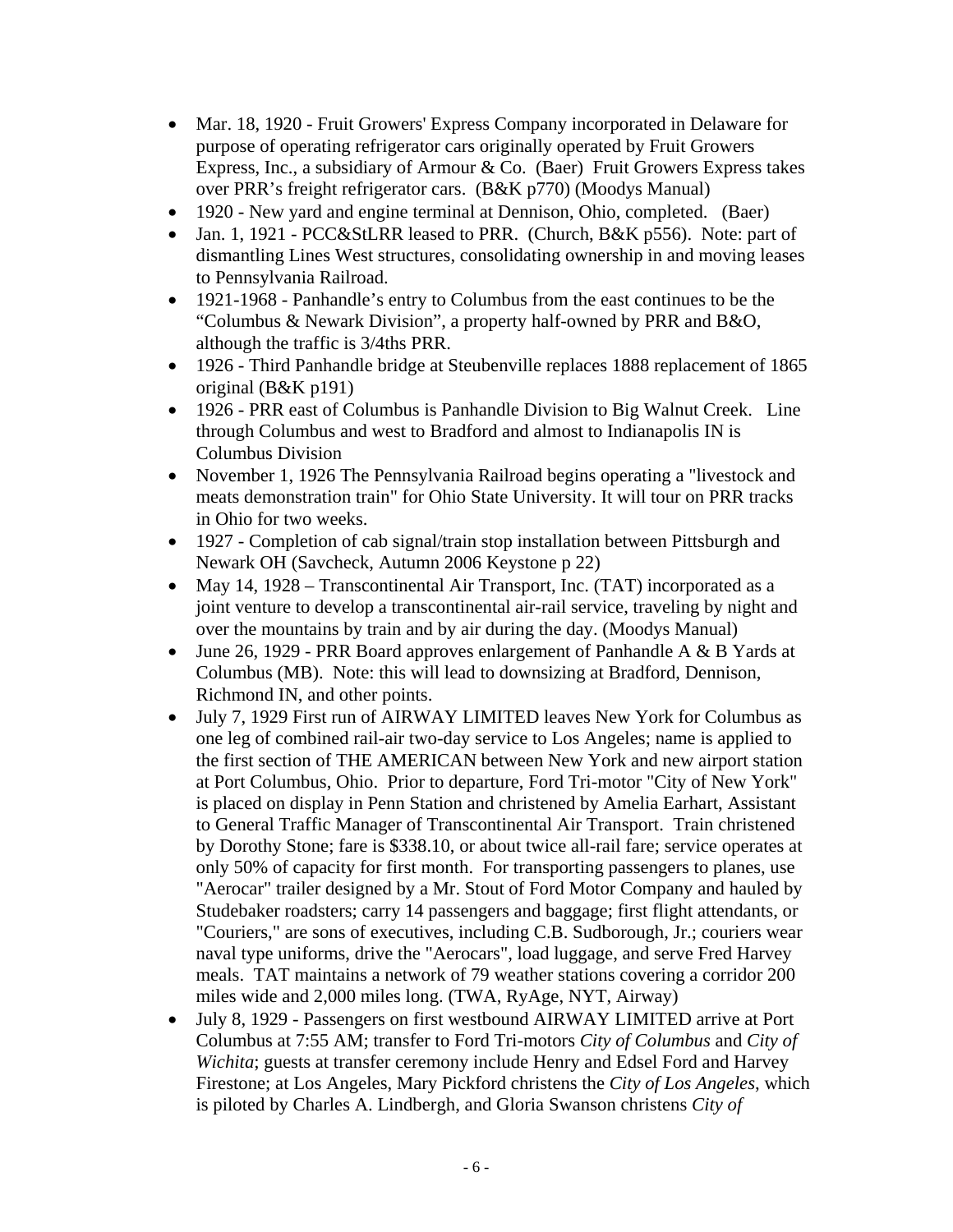*Philadelphia*, piloted by Edward A. Ballande; Lindbergh flies only as far as Winslow, Ariz., where he takes control of westbound *City of Columbus*. (NYT, TWA, Serling). Additional info: TAT was a TWA predecessor, and the PRR had a financial interest in this period. The Columbus & Newark Division's three tracks ran just on the south side of Port Columbus airport, with platform on the northernmost track. The TAT admin building (sometimes mistakenly identified as the airline terminal) for this operation still stands at Port Columbus. (Airway)

- 1929 Automatic signals installed between Newark, Ohio, and Columbus. (ATC)
- 1929 Westbound yard at Columbus, Ohio (Yard B), enlarged. (AR)
- 1930 B&O installs position light signals on joint line between Columbus and Newark, Ohio. (B&O AR) Note: B&O maintainers handled the signals on the Columbus & Newark, thus installed these PRR-type signals on PRR-type signal bridges. While this is reported in the 1930 B&O Annual Report, a Keystone article (ATC) says the work was in 1929.
- Sep. 30, 1934 PRR discontinues stops at Port Columbus airport station, breaking rail-air connection. (tt) Note: in the 14 months since inauguration of the Airway Limited, airline technology changed, making possible night flying and transcontinental flights.
- Apr. 24, 1938 PRR operates fan trip from Chicago, Detroit and St. Louis to Columbus  $20^{th}$  St. Shops.
- Feb. 6, 1939 PRR and Pullman begin operating roomette cars between New York and Cincinnati on THE CINCINNATI LIMITED and between New York and St. Louis on *The American* to meet demand after introduction on Fleet of Modernism in 1938. (Guide)
- Apr. 30, 1939 Schedule of #30/31 THE SPIRIT OF ST. LOUIS cut from 20:35 to 20 hours flat. #32 THE ST. LOUISAN established as an eastbound train (westbound #33 established July 7, 1929); ST. LOUISAN given Blue Ribbon status.
- 1941 "C&N Division" east of Big Walnut is part of Central Region Panhandle Division, PRR. (Acctg 1941)
- July 7, 1943 During a torrential cloud burst a Pennsylvania Railroad 2-10-4 J1 hauling a freight train derails inside Gould Tunnel in Jefferson County OH. It will take three days to remove the locomotive and drain the small lake forming behind it.
- May 26, 1951 United Railroad Workers of America (CIO) denounces PRR layoff of 4,000 car shop workers at Altoona PA, Mahoningtown, Pitcairn PA, Enola PA, Renovo PA, Columbus, and Terre Haute IN as threatening national defense in wartime; asks Pres. Truman to investigate. (NYT)
- Jan. 24, 1951 PRR Board authorizes retirement of 21 stalls of 32-stall roundhouse at Dennison, Ohio (MB)

#### **PRR Columbus & Xenia (C&X)**

 Aug. 19, 1845 - Little Miami RR from Cincinnati reaches Xenia, 55 miles away. At the time, this is Columbus' closest railroad. (AR, B&K p207)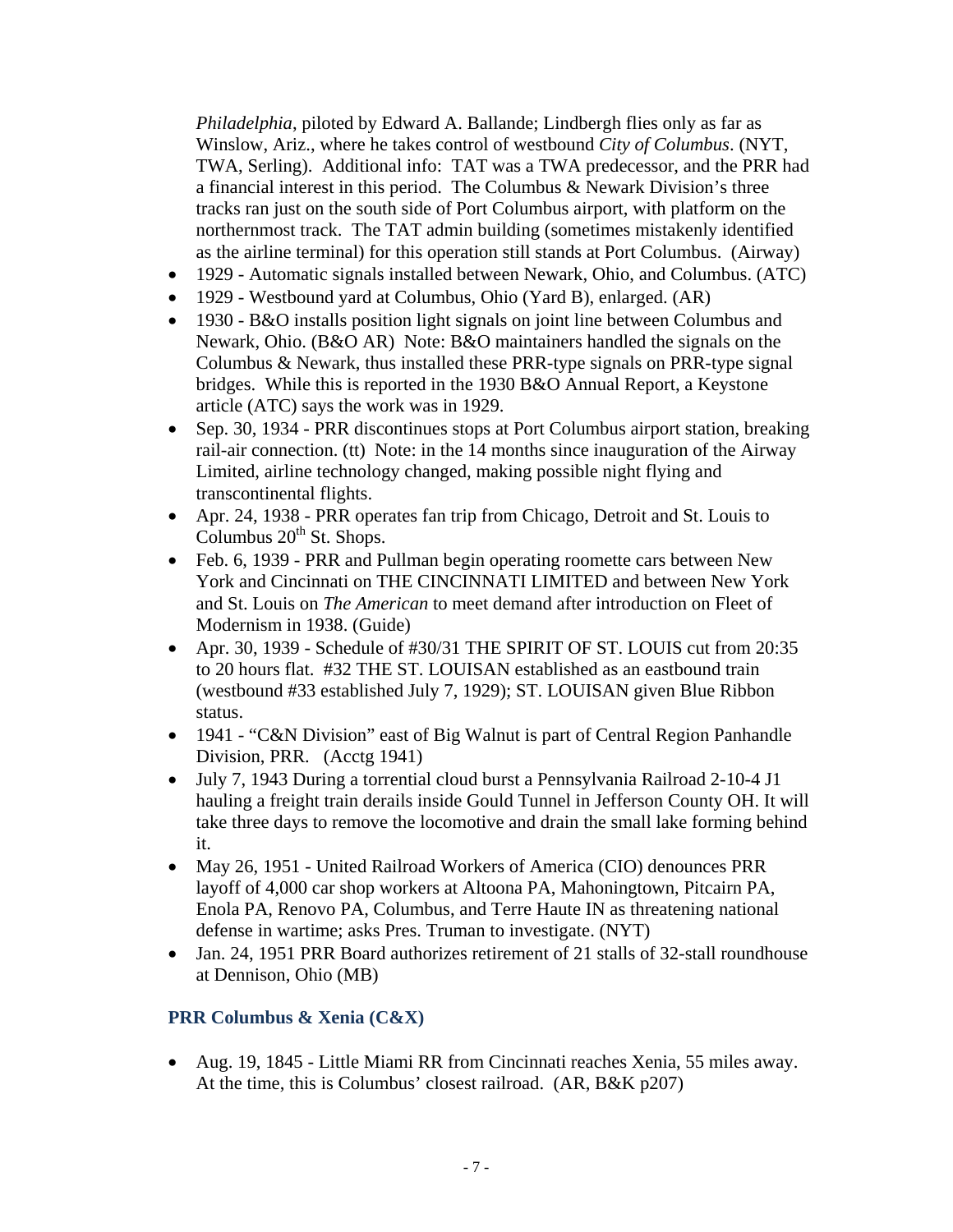- 1847 Cincinnati is the "Metropolis of the West", biggest US city "west of the Appalachians". Pennsylvania Railroad's Board of Directors sends committee to Ohio, studying plans for connections between Pittsburgh and Cincinnati. (B&K p74-75)
- Feb. 22, 1850 Columbus & Xenia open to Columbus, connects at Xenia with Little Miami to Cincinnati. A temporary depot is built near Fitch's warehouse on the west bank of the Scioto River. (Marvin)
- Dec. 14, 1850 Columbus & Xenia Railroad opens to High Street, Columbus.  $(AR)$
- Dec. 1, 1853 Little Miami and C&X agree to operate as one railroad (Church)
- Nov. 30, 1868 Lease of C&X to Little Miami RR retroactively under an agreement of March 18, 1869 (MB) (1902 Annual Report of the Ohio Commissioner of Railroads and Telegraphs).
- 1868 PRR has control of the Cincinnati & Zanesville, a weak road from Zanesville to Morrow that bypasses Columbus and threatens the Little Miami/C&X monopoly on PRR's Columbus-Cincinnati traffic. (See C&MV section)
- Dec. 1, 1869 Little Miami/C&X is leased to Pittsburg Cincinnati & St Louis (PC&StL), under PRR control retroactively under an agreement dated Feb. 23, 1870. Because Little Miami had line Xenia-Dayton-New Paris, this gives PC&StL two routes to Richmond IN and Indianapolis IN – the other is C&IC via Piqua, Bradford, and New Paris. (Church, B&K p211) See later corporate history above under "PRR Panhandle".
- June 1884 Enlarged Columbus Yard opens on Little Miami Division
- October 1, 1890 Little Miami Division renamed "Cincinnati Division" of PCC&StL. (MB)
- 1903 Double track placed in service between "MI" Tower near Columbus and Alton (5.86 miles) on Cincinnati Division.
- 1906 All-electric "LM" Interlocking placed in service at crossing of Hocking Valley, Toledo & Ohio Central, and Columbus & Xenia west of Columbus. "LM", named for the Little Miami Railroad, is later called SCIOTO by the PRR because it's near the Scioto River Bridge. Note: this tower was built by Hocking Valley (later C&O) and was originally on stilts to raise it above flood-prone Franklintown neighborhood. The open lower floor was later enclosed with brick.
- Oct. 1, 1908 Xenia & Richmond Railway Post Office merged into Pittsburgh & St. Louis RPO. (Kay)
- 1914 Double track placed in service between Alton and Glade Run (8 miles), completing double track between Columbus and Xenia.
- 1926 Part of Cincinnati Division, PRR. (Acctg 1941)
- Oct. 27, 1934 Pittsburgh & Cincinnati RPO consolidated into Pittsburgh & St. Louis RPO. (Kay)
- Nov. 4, 1934 Columbus & Cincinnati RPO established. (Kay)
- Sept 24, 1939 C&X line (and Xenia-Dayton-New Paris) reassigned from Cincinnati Division to Columbus Division (possibly effective Sunday Oct 1).
- 1941 Part of Western Region Columbus Division, PRR. (Acctg 1941)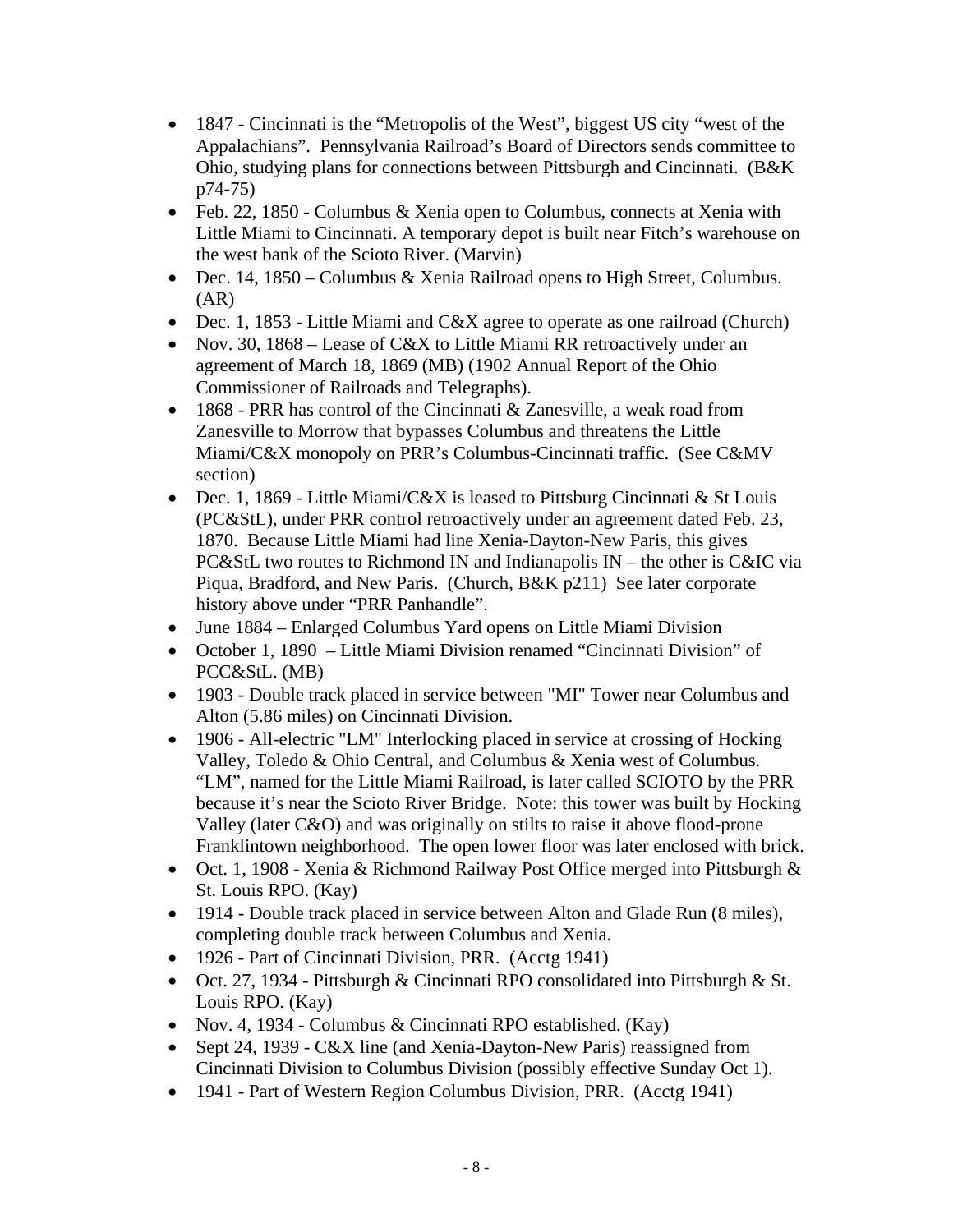- Nov. 24, 1947 Columbus & Cincinnati RPO discontinued. (Kay)
- Jan. 24, 1951 PRR Board authorizes installing cab signals and respacing wayside signals and remote control of sidings between Columbus and New Paris, Ohio (MB)
- July 25, 1959 Last run of Nos. 81-82, Richmond-Columbus leg of THE UNION including last through coach between Chicago and Dayton. (A-sheet)
- Feb. 4, 1969 Last run of THE BUCKEYE connection between Richmond and Columbus. (A-sheet)
- Mar. 1969 Penn Central begins installation of Train Control System signaling with single-tracking between NYC's Sharon Yard and Dayton (Big Four route) and between London and Xenia (PRR route); westbound traffic between Dayton and London to be routed over ex-PRR via Xenia and eastbound over ex-NYC via Fairborn and Springfield.
- June 2, 1969 Penn Central discontinues passenger service over ex-PRR line between Columbus and Cincinnati in favor of ex-NYC line. (tt)

# **PRR Columbus & Indiana Central (C&IC)**

- May 3, 1825 Congress alters the route of the National Road, currently building to St. Louis, between Zanesville, OH and Jefferson City MO creating a route through Columbus, Richmond, Indianapolis, Terre Haute, and Vandalia IL. This alteration will influence the eventual route of the Pennsylvania Railroad.
- Sept. 19, 1853 Columbus Piqua & Indiana open Columbus to Urbana (Steiner) p10) (Marvin).
- 1856 CP&I open Columbus through Bradford to Indiana state line at Union City (B&K p194, Steiner) but enters receivership on June 23, 1856 (Church)
- 1860 CP&I's western extension Indiana Central buys three 14-section sleeping cars from Philadelphia's Murphy & Allen for use Indianapolis IN-Columbus.
- 1863 Line open Columbus-Indianapolis IN via Bradford-New Paris-Richmond IN-Indianapolis IN. (B&K p194)
- 1863 23,000 troops of Meade's  $11<sup>th</sup>$  and  $12<sup>th</sup>$  Corps are moved from Virginia to Chattanooga TN (1283 miles by rail, Washington DC-Wheeling WV-Columbus-Indianapolis IN-Louisville KY-Nashville TN-Chattanooga TN). Their trains arrive at Columbus on the B&O via Bellaire and Newark, and depart on Indiana Central for Indianapolis IN. As a result, Union troops under US Grant win Battle of Lookout Mountain and break Confederate siege of Chattanooga TN approximately four months after some of them fought at Gettysburg PA. (Watt p38).
- 1864 Columbus & Indianapolis Central Railway Company (C&IC) combines Columbus & Indianapolis + Indiana Central October 17, 1864.
- April 29, 1865 Assassinated Abraham Lincoln lies in state in Columbus, departs for Richmond IN on C&IC
- Sep. 11, 1867 Columbus & Indiana Central Railway Company (C&IC) incorporated by merger of Columbus & Indianapolis Central Railway, Union &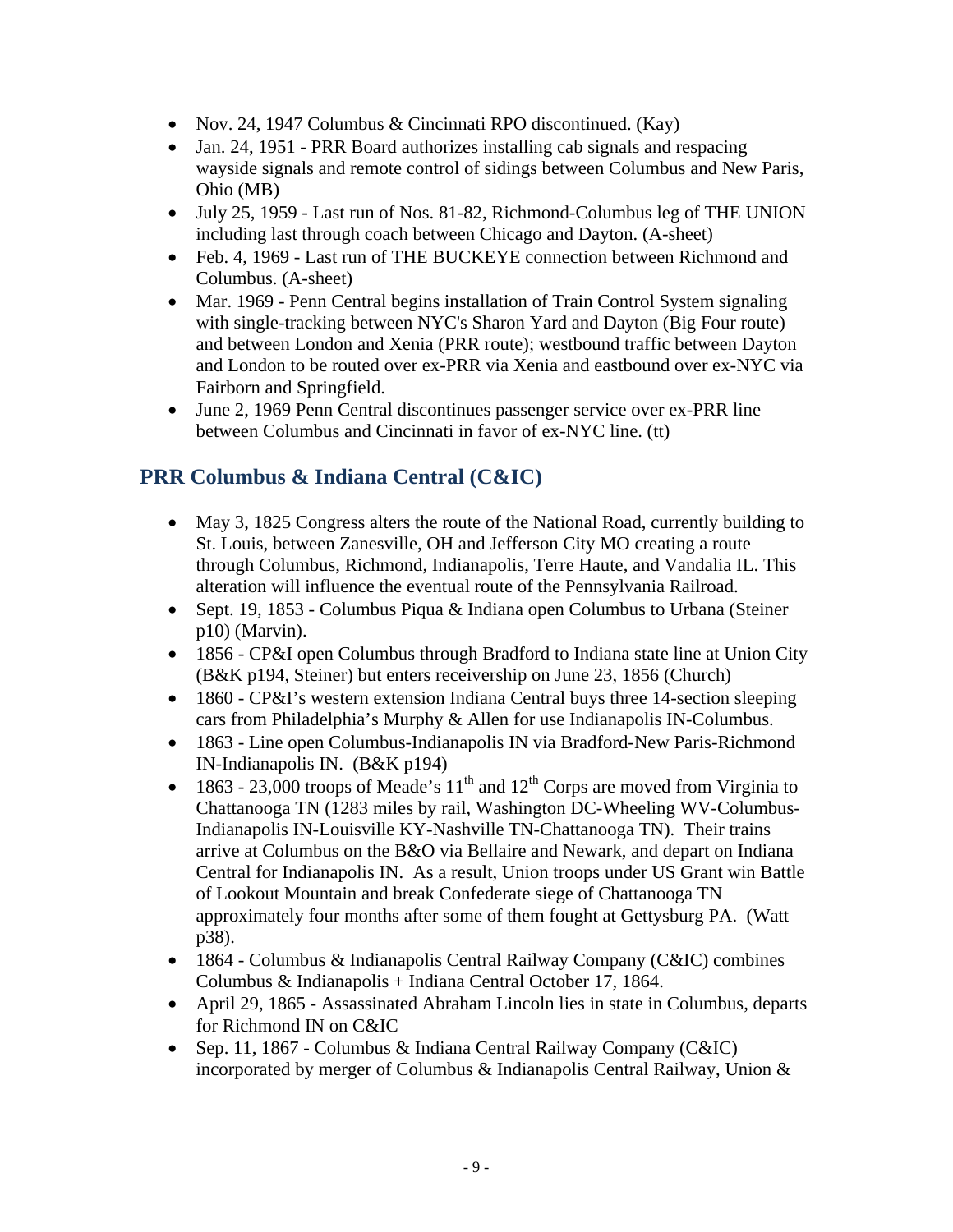Logansport Railroad, and the Toledo, Logansport & Burlington Railway under agreement of June 28, 1867; Benjamin E. Smith Pres. (Church).

- Jan. 23, 1868 C&IC is extended to Logansport IN, connecting with Chicago  $\&$ Great Eastern to Chicago. (AmRRJrnl, B&K p194)
- Feb. 12, 1868 C&IC and Chicago & Great Eastern merge as Columbus Chicago & Indiana Central (CC&IC) (Church, Simons p113). This is likely about the time Logansport takes on a terminal focus. Consolidation of the C&IC and this (fourth) Chicago and Great Eastern Railway Company makes a system of 588 miles in length and traversing three states.
- Jan. 29, 1869 PRR outbids Jay Gould's Erie for the CC&IC lease. (MB) Formally leased to PC&StLRy (see Panhandle corporate history above) but is guaranteed by PRR. Loss of both the CCI&C and the Fort Wayne's main (see CA&C) as western extensions forces Erie to build its own line from Marion OH to Chicago IL.
- Feb. 3, 1875 Even though under lease to PC&StL, the CC&IC enters receivership in February, 1875 for default on first mortgage. The old bondholders have refused to pay down the company's debts, leading to a decadelong contest with the PRR. (RyWorld)
- Feb. 5, 1880 U.S. Circuit Court for Indiana rules in CC&IC cases; upholds PRR's rights and validity of lease; rules that CC&IC is in default; issues order to enforce decree against PRR as guarantor of CC&IC and back interest to be paid that day; both PRR and CC&IC appeal amount of interest due to Supreme Court; PRR expects to be ordered to pay arrears of rent of \$2.6 million; plans to appeal. (AR treats as PRR victory, RRG)
- Feb. 16, 1880 Courts again affirm PC&StL Railway lease of  $CC&IC$ ; both parties appeal to U.S. Supreme Court. (Church)
- Nov. 10, 1880 PRR Board approves recent purchase of 660 CC&IC First Mortgage Bonds at 95¼; 1,100 shares of Bald Eagle Valley Railroad at 45. (MB)
- Nov. 17, 1880 CC&IC First Mortgage bondholders as individuals grant William L. Scott a one month option to purchase \$640,000 to \$3 million of CC&IC certificates by giving bonds of Pennsylvania Company in exchange; done by PRR to end litigation with the old bondholders over rent. (RRG)
- 1883 New sleeping car line established between Pittsburgh and Chicago via Columbus (AR)
- April 4, 1884 Columbus Chicago & Indiana Central reorganized as Chicago St Louis & Pittsburgh (MB, Simons p113). The CStL&P is an "Instrument of Receivership", and was created by the Pennsylvania Company to receive the property of the CC&IC after Indiana Federal Circuit Court canceled earlier leases to the PC&StLRy. CStL&P was operated as a separate railroad by the Pennsylvania Company until 1890 but with the same or similar officers as the PC&StL.
- May 10, 1885 CStL&P begins a through passenger car between Columbus and Peoria via the Indianapolis, Decatur & Springfield Railway and Peoria, Decatur & Evansville Railway. (RRGaz)
- Dec. 24, 1889 CStL&P authorizes a second track between Columbus and the Scioto River Bridge. (MB)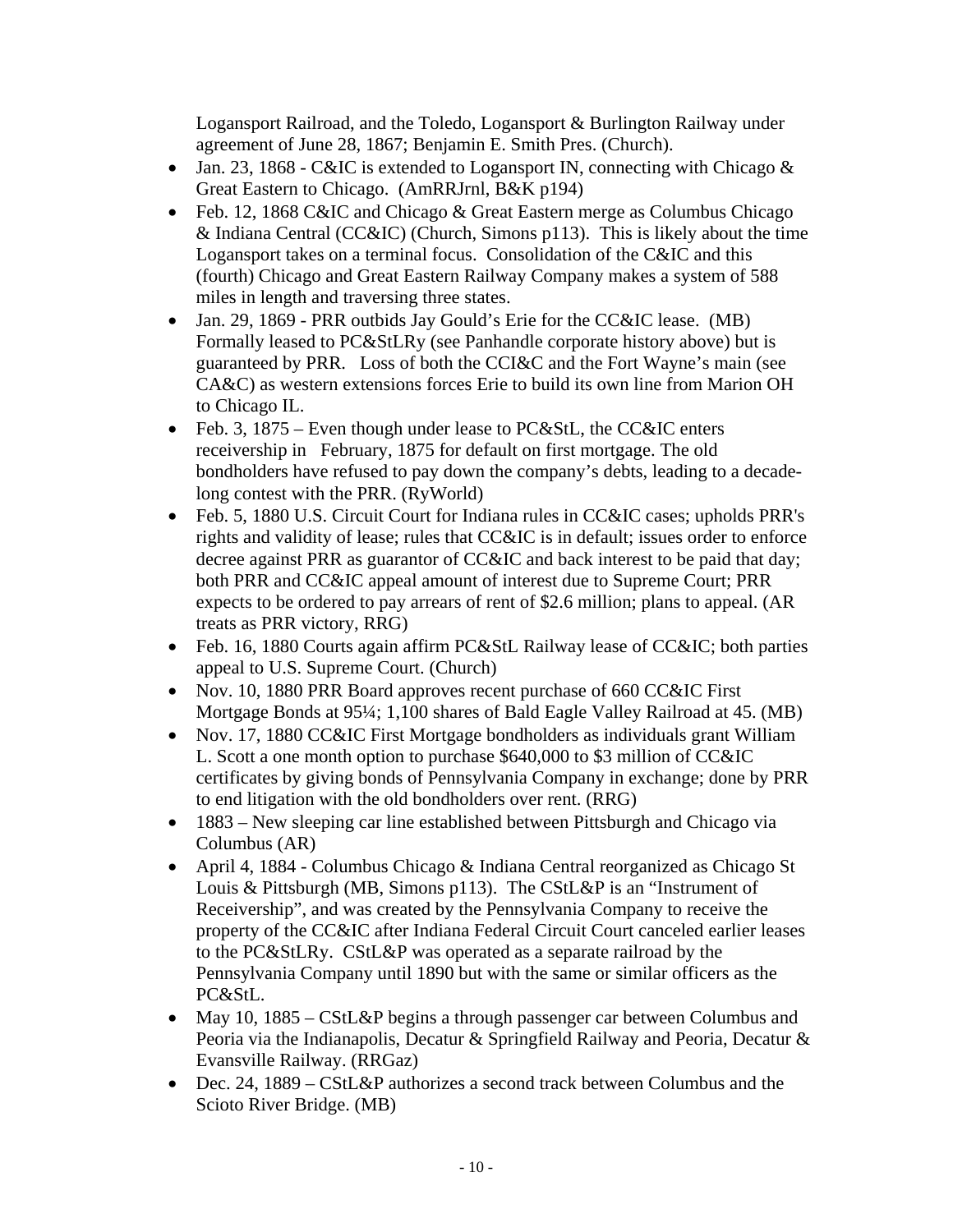- Oct. 1, 1890 CStL&P merged into Pittsburgh Cincinnati Chicago & St Louis Ry (PCC&StL) under an agreement of Aug. 29 (Church, Simons p113). PCC&StL was formed for simplification of the corporate structure of the Pennsylvania Company and reduction in the 126 separate operating Company Railroads including the CSt.L&P Ry. Eastern Division of CStL&P (Columbus-Indianapolis) becomes "Indianapolis Division" of PCC&StL, with headquarters at Indy.
- Jan. 2, 1894 PCC&StL acquires control of Terre Haute & Indianapolis, its connection to St. Louis MO. (MB)
- July 1 1898 Indianapolis Division headquarters moved to Columbus (MB)
- Oct. 13, 1902 Columbus & Logansport RPO extended to Columbus & Chicago RPO. (Kay)
- 1906 Logansport IN-Chicago IL double tracked (Watt p88, Coverdale & Colpitts).
- 1910 106 miles of Bradford-Logansport IN double tracked with grades reduced to 0.3% (Simons, Watt p88).
- Sep. 12, 1911 New alignment opens between Dunreith and Knightstown, Ind., on Indianapolis Division.
- Sep. 30, 1911 Tonnage ratings on Indianapolis Division increased by average of 15% because of line and grade improvements.
- 1914 Double-tracking completed between Bradford and Columbus, Ohio, completing a double-track line between Pittsburgh and Chicago via Columbus.
- Aug. 31, 1916 PCC&StL contracts with George A. Fuller Company for a new engine terminal at Spruce Street. (ChiefEngr)
- Dec. 21, 1916 **PITTSBURGH CINCINNATI CHICAGO & ST. LOUIS RAILROAD COMPANY**, consolidated under agreement December 30, 1916, was the consolidation of five "Lines West" roads into a single system operated as a subsidiary of the Pennsylvania Company, effective Jan. 1, 1917 (Church)
- Sept 1, 1918 Indianapolis Division renamed "**COLUMBUS DIVISION**".
- 1919 New yard and engine terminal opened at Bradford, Ohio. (Baer)
- 1921 PENNSYLVANIA RAILROAD COMPANY operates line as agent for Pennsylvania Company January 1, 1921. The lease of five subsidiary lines consolidated for 999 years.
- August 15, 1926 The Pennsylvania Railroad announces it will create a "College of Cookery" at Columbus OH to train dining car personnel (established at commissary, Spruce Street yard)
- 1926 Columbus to Bradford continues as part of Columbus Division (Acct 1926)
- 1927 Completion of cab signal/train stop installation between Columbus and Indianapolis. (Savcheck, Autumn 2006 Keystone p 22) Note that, notwithstanding some of the maps in that article, this was via Bradford and New Paris, not via Xenia and Dayton (which was much later).
- Apr. 2, 1933 New through Pullman lounge and coach service inaugurated with Norfolk & Western between Chicago and Norfolk, Va., via *The Union/Pocahontas* eastbound and *Pocahontas/Chicago Daylight Express*  westbound. (RyAge)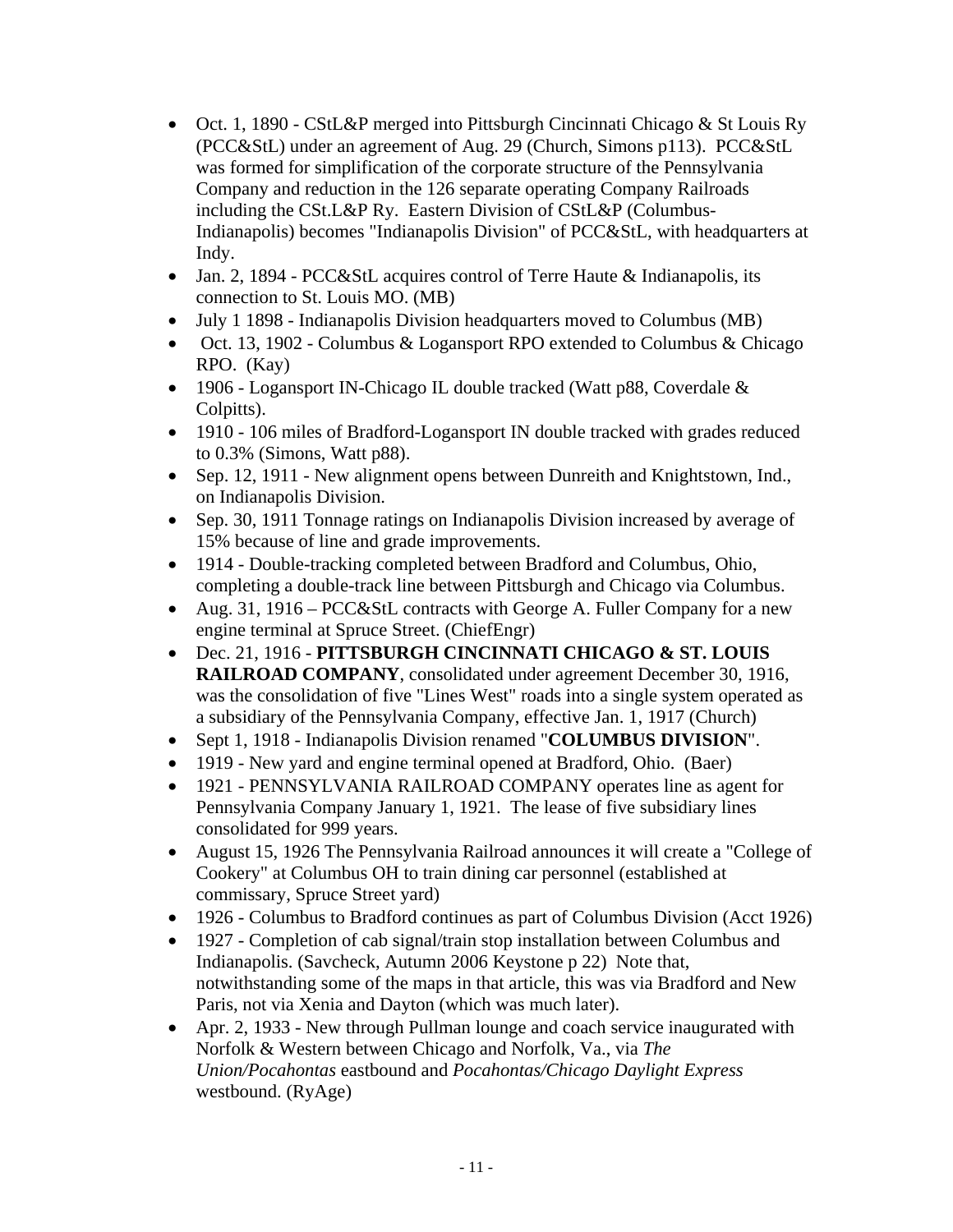- 1941 Part of Western Region Columbus Division, PRR. Division posts at Big Walnut Creek, Bradford OH, and Thorne IN (Acct 1941)
- June 27, 1958 Last run of Chicago-Columbus sleeper on *The Buckeye*. (A-sheet)
- Dec. 29, 1958 Last run of Columbus & Chicago RPO. (Kay)
- Dec. 31, 1958 Last run of former *Ohioan* Nos. 84-85 between Logansport, Ind., and Bradford, Ohio, ending all passenger service between Anoka Jct. and Bradford; trains cut to Columbus-Bradford oil-electric car. (tt)
- June 26, 1959 Last run of passenger service between Columbus and Bradford with oil-electric car (tt, A-sheet). Note: 1956 MP229 shows one such car assigned to Buckeye Region, #4656 class OEG350B. Technically, by this time 4656 's gasoline engine would have been replaced by a diesel, and the Pennsy referred to these cars as oil-electrics.
- 1964 PRR installs automatic car retarder system at Grandview Yard near Columbus; designed for small yards where full automation not feasible. (or early 1965?)
- Oct. 28, 1967 Last run of PRR Chicago-Columbus sleepers in Nos. 74/86 and 87/75. (A-sheet, tt).
- Dec. 15, 1969 New \$26 million computer-controlled Buckeye Yard opens on ex-PRR at Hilliards northwest of Columbus; 88 miles of track, 4,550 cars; is 8th big automated yard on Penn Central; replaces five obsolete yards in the Columbus area. PC President Alfred E. Perlman announced this as opening day, but yard was not entirely completed until 1970.

# **PRR Akron Branch (CA&C)**

- Feb. 19, 1851 Charter granted to build a road from Hudson through Akron. Original plan was to build from Hudson to Delaware or further, not to Columbus (Church, C&C v3, pp 161-162).
- July 5, 1852 Started as the "Akron Branch of the Cleveland & Pittsburgh" Railroad Co." Built 12.9 miles to Akron (AR, C&C v3).
- Mar. 17, 1853 Akron Branch of the Cleveland & Pittsburgh Railroad Company is renamed Cleveland Zanesville & Cincinnati Railroad Company. (Church)
- $\bullet$  1854 Line built 65 miles from Hudson (outside Cleveland on the Cleveland & Pittsburgh) to Millersburg to tap coal fields 80 miles northeast of Columbus (Steiner p15). Passes through Akron and crosses PFtW&C ("the Fort Wayne") at Orrville.
- Aug. 27, 1861 to receivership; sold at foreclosure,  $11/2/1864$ . (Church)
- $7/1/1865$  As the Cleveland Zanesville & Cincinnati, is purchased by Pittsburgh Fort Wayne & Chicago (PFtW&C); old company extinguished.
- July  $1868$  Extended by Pittsburgh, Ft. Wayne & Chicago Ry. Co. 3.5 miles south of Millersburg to coal mines. (Val)
- June 7, 1869 PRR outbids Jay Gould's Erie to lease the Fort Wayne. (Church) This includes in part
	- the PFtW&C main, 468 miles from Pittsburgh PA to Chicago IL
	- the **Akron Branch**, 65 miles from Hudson to Millersburg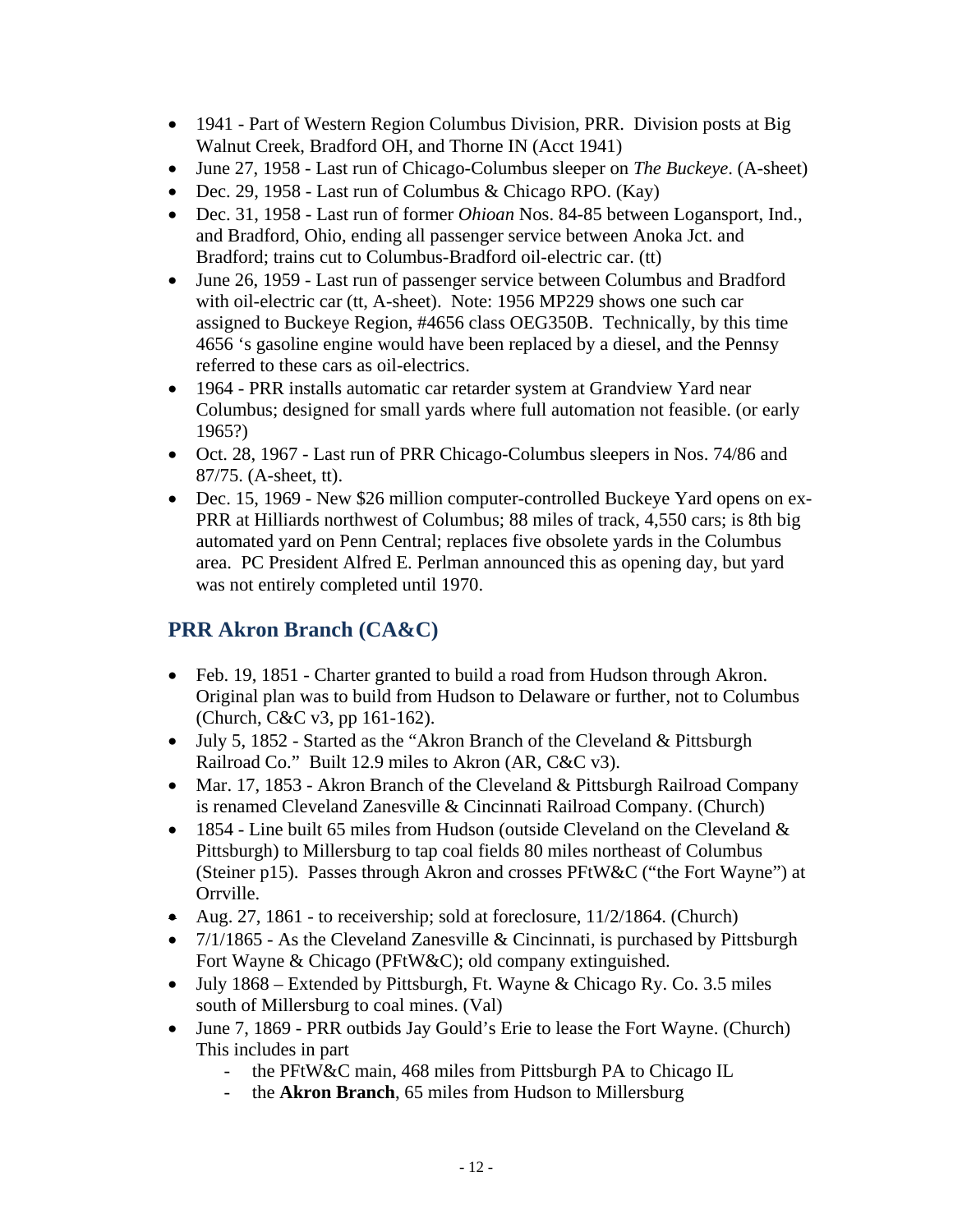- agreements with the Cleveland & Pittsburgh
- control of the Grand Rapids & Indiana (B&K p198). (under agreement of Sept. 30, 1869 – Church)
- Nov. 4, 1869 Akron line in financial trouble and was still 80 miles from Columbus. PFW&C sold the property to the Pittsburgh, Mt. Vernon, Columbus & London Railroad Company on 11/4/1869, which changed its name to Cleveland, Mt. Vernon & Delaware Railroad Company on 12/22/1869. (Church)
- Jan. 25, 1872 CMtV&D extended line 35 miles through Killbuck, Brink Haven, and Gambier to Mount Vernon. (Church)
- Sep. 1, 1873 Cleveland, Mt. Vernon & Delaware Railroad opens between Mt. Vernon and Columbus, Ohio, completing line from Hudson; of old roadbed of Springfield, Mt. Vernon & Pittsburgh Railroad, only 11.5 miles on each side of Mt Vernon is used by CMtV&D. (Church, AR). RRGaz says the section Sunbury-Columbus 22 mi. was finished, with Mt. Vernon-Sunbury opened earlier. Steiner p16 says construction was completed in 1873 with thru trains operated between Cleveland and Columbus. Into Columbus, the right-of-way paralleled Cleveland Avenue to the east.
- 1873 CMtV&D extended line Mt. Vernon through Centerburg and Westerville to Columbus, 43.8 miles. Lines were consolidated and Cleveland-Columbus trains ran 1873. About this time began but did not complete Dresden Branch from Killbuck to Dresden Jct. (later Trinway).
- $\bullet$  1873 Along with the rest of the Fort Wayne (PFtW&C) lease, the CMtV&D is part of the Northwest System of Pennsylvania Lines. All other PRR lines at Columbus are part of the Southwest System of Pennsylvania Lines. (B&K map p186).
- Jan. 6, 1880 Atlantic & Great Western Railroad sold at foreclosure at Akron for \$6 million to reorganization trustees. (Minor) AGW was the western extension of the Erie, via Akron and Marion to Dayton OH. It ran through Akron alongside the CMtV&D.
- Mar. 24. 1880 Atlantic & Great Western Railroad reorganized as New York, Pennsylvania & Ohio Railroad under agreement of Mar. 20; John H. Devereaux, Pres. (Minor)
- Mar. 31, 1880 Pennsylvania Company and LS&MS agree to elevate and build new main line tracks north of Cleveland Union Passenger Depot. (Church). Note CUPD was on the lakefront north of downtown's hill. Akron line used Cleveland & Pittsburgh from Hudson and through Cleveland to reach CUPD.
- Sep. 28, 1880 Cleveland, Mt. Vernon & Delaware Railroad enters receivership; Goshorn A. Jones appointed receiver by Court of Common Pleas of Summit County; PRR stock wiped out in subsequent sale; rumors road is being courted by New York, Pennsylvania & Ohio Railroad; of 6 PRR locomotives leased to CMV&D, 3 are sold to PC&StL Railway and 3 leased to GR&I. (Church, RRG)
- Oct. 13, 1880 Cleveland, Mt. Vernon & Delaware Railroad agrees to extend branch to mines of Ohio & Pennsylvania Coal Company south of Clinton, Ohio. (Church)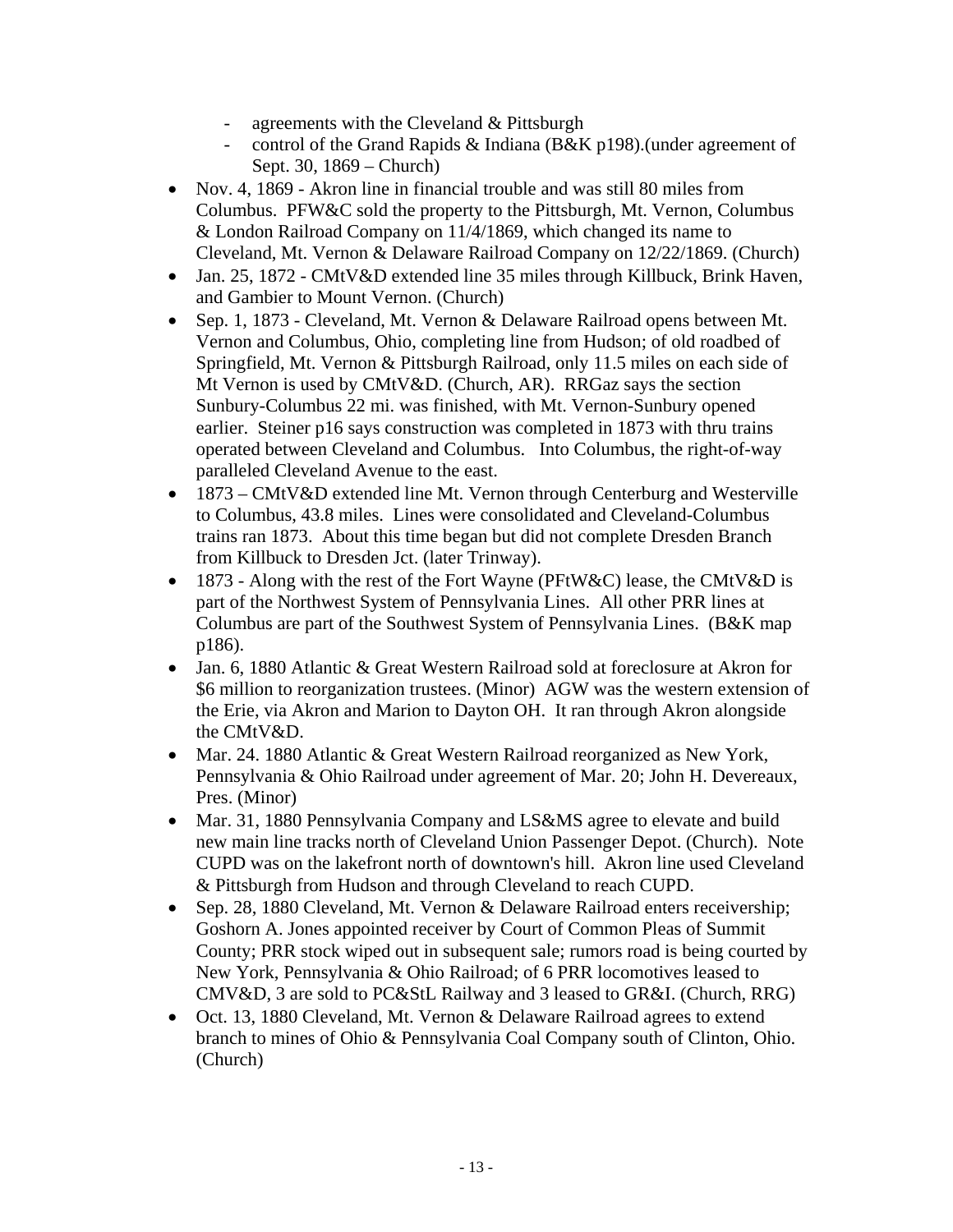- 1882 Sold 8/20/1881 and reorganized as Cleveland, Akron & Columbus Railroad Company, but sale set aside by court and resold 6/7/1882; reorganized as Cleveland, Akron & Columbus Railway Company in 1885.
- Jan. 1, 1884 Cleveland, Mount Vernon & Delaware Railroad contracts to use 990 feet of the C&N Division to reach Columbus Union Depot, previously used without formal agreement. (Church)
- Dec. 1, 1884 Two passenger round trips established between Cleveland and Cincinnati via Hudson, Akron and Columbus.
- July 5, 1885 Lines West establishes through passenger cars between Cleveland and St. Louis via Akron and Columbus. (Guide)
- May 27, 1888 Killbuck to Dresden Jct. (Trinway), 33.5 miles, completed by Cleveland, Akron & Columbus Ry. Co., with trackage rights over Cincinnati & Muskingum Valley Railway Company to Zanesville. (AR) Note that this creates a back-door route between Cleveland and Cincinnati that bypasses Columbus.
- 1890-1898 In the 1890s, the Cleveland, Akron & Columbus was one of a number of railroads controlled by Ohio Senator and railroad builder Calvin S. Brice, including the CA&C, the Lake Erie & Western, the Cincinnati Northern Railway and the Cincinnati, Jackson & Mackinaw. Brice died of pneumonia on Dec. 15, 1898 at the age of 53, and his properties were divided. The Pennsylvania Company acquired a large block of shares in the CA&C the following year. The other three railroads went into New York Central hands, but the Lake Erie & Western was later combined with another road that escaped the Vanderbilt camp – the Nickel Plate Road.
- June 1, 1899 PRR regained control of line, now the Cleveland Akron  $\&$ Columbus Railway (CA&C) (RRGaz)
- July 16, 1900 PCC&StL Railway, Central Ohio Railroad and B&O grant Cleveland Akron & Columbus Railway use of part of Columbus & Newark Division tracks at Columbus. (Church) Note: it's not clear which track segment this use involves, nor why, but may have connected CA&C tracks with their leased freight house on the north fringe of downtown Columbus.
- May 5, 1901 PRR and Erie Railroad inaugurate new through lines from St. Louis and from Nashville (via Cincinnati) for World's Fair traffic to Buffalo; use Erie east of Akron and PRR line between Akron, Columbus and points south and west; cars are carried on regular trains west of Columbus; trains are *Pan-American Express* and *Buffalo Express* eastbound, and *St. Louis Express* and *Nashville Express* westbound. (tt)
- July 22, 1902 Norfolk & Western and Cleveland, Akron & Columbus Railway agree to operate parallel tracks at Columbus (1.7 miles) as one double-track railroad. (Church)
- Nov. 28, 1903 Pennsylvania Company, **Columbus Connecting & Terminal Railroad** (CC&T) and N&W agree for joint use of tracks in Joyce Avenue Yard at Columbus. (Church) CC&T is the N&W subsidiary that built and owns Joyce Avenue Yard. This joint use allows PRR to pull N&W's Chicago-bound coal trains directly out of Joyce Avenue Yard, down CA&C, past Union Depot, and out C&IC.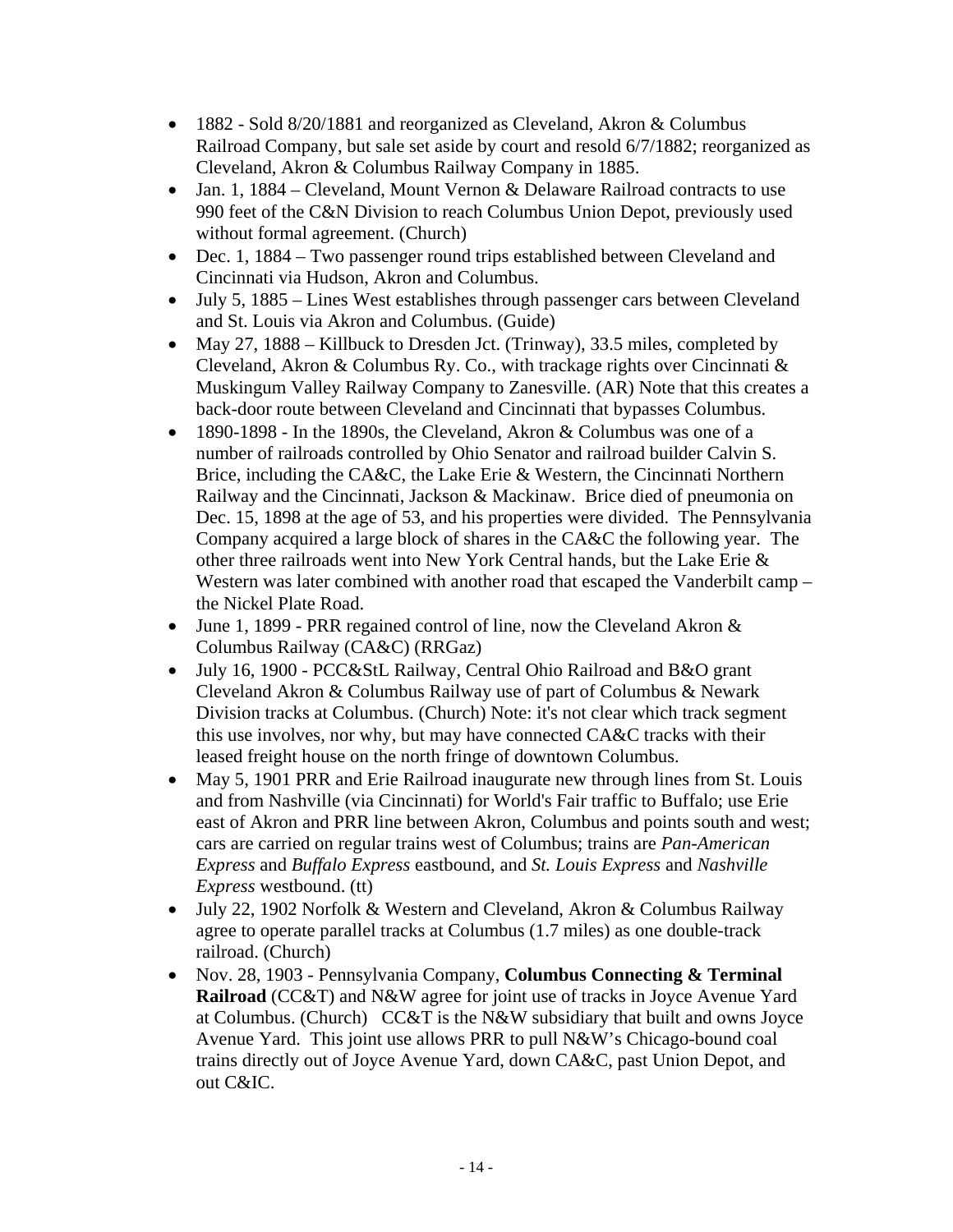- Apr. 12, 1905 Cleveland, Akron & Columbus Railway opens new station at Mount Vernon. Station is still standing (2003). (AR)
- $\bullet$  June 19, 1905 Toledo, Walhonding Valley & Ohio Railroad obtains use of Cleveland, Akron & Columbus Railway to reach Milo Yard in Columbus and for interchange of traffic. (Church). Interpretation: the Wally has bought the Sandusky line and needed almost two miles of the CA&C to reach Columbus Union Station, PRR's freight houses, and Milo Yard for freight traffic.
- 1905 Cleveland, Akron & Columbus Railway completes relaying main line with steel rail. (AR)
- May 24, 1910 Cleveland & Pittsburgh Railroad and Cleveland, Akron & Columbus Railway sign agreement for joint use of newly-relocated station at Hudson, Ohio. (Church).
- June 26, 1911 Cleveland, Akron & Cincinnati Railway incorporated in Ohio as merger of Cleveland, Akron & Columbus Railway and Cincinnati & Muskingum Valley Railroad under agreement of June 13; PRR had purchased minority stock holdings of CA&C from Dutch stockholders. (Church, NYT, B&K p530). Note: the C&MV is the old Cincinnati & Zanesville, running well south of Columbus through Circleville. Connection of these two roads is via "Dresden Branch" from Killbuck on the Akron Branch through Trinway on the Panhandle main and on south to Zanesville. Of course, this new CA&C reached neither Cleveland nor Cincinnati, but other PRR lines were used to reach both these terminals. This "back door route" avoided the difficult crossing of Baddow Pass (between Killbuck and Columbus on the Akron Branch). The route also bypassed the busy Columbus terminal area.
- Dec. 1, 1911 Pennsylvania Company signs operating agreement for Cleveland, Akron & Cincinnati Railway. (Church)
- Jan 1912 The Marietta Division was created on Jan. 1, 1900 and became part of the Central System of the Lines West organization in Jan. 1912 with the acquisition of the Cleveland, Akron & Cincinnati. It was abolished on Jan. 16, 1924. Coshocton-Loudenville was ceded to the Eastern Division (PFW&C), and Valley Jct.-Marietta to the Cleveland & Pittsburgh Division. Note: neither line of the Marietta Division was part of the CA&C, but the Coshocton-Loudonville segment crossed the CA&C at Brink Haven (and its Dresden Branch at Warsaw Jct.). **Chris Baer adds** – "Central System" existed in Lines West from 1912 to 1920 and consisted of the CA&C and C&M lines, i.e., the lines that came in from the Brice Estate and were not part of the old "Northwest System" or "Southwest System." "Systems" were the equivalent of a Grand/General Division on Lines East and were under the jurisdiction of a General Superintendent. A different entity, PRR's "Central Region", was created on Mar. 1, 1920 from all the lines between Altoona/Renovo and Crestline/Columbus.)
- 1918 Cleveland, Hudson & Columbus RPO renamed Cleveland & Columbus RPO. (Kay)
- 1922 CA&C is the Akron Division, Lake Grand Division, Central Region of "Pennsylvania System" (Akron Division ETT No. 3-A, Feb 12, 1922). Note the use of the term "Pennsylvania System" referred to the whole railroad, east and west. It was replaced by "Pennsylvania Railroad" as a service mark in 1922.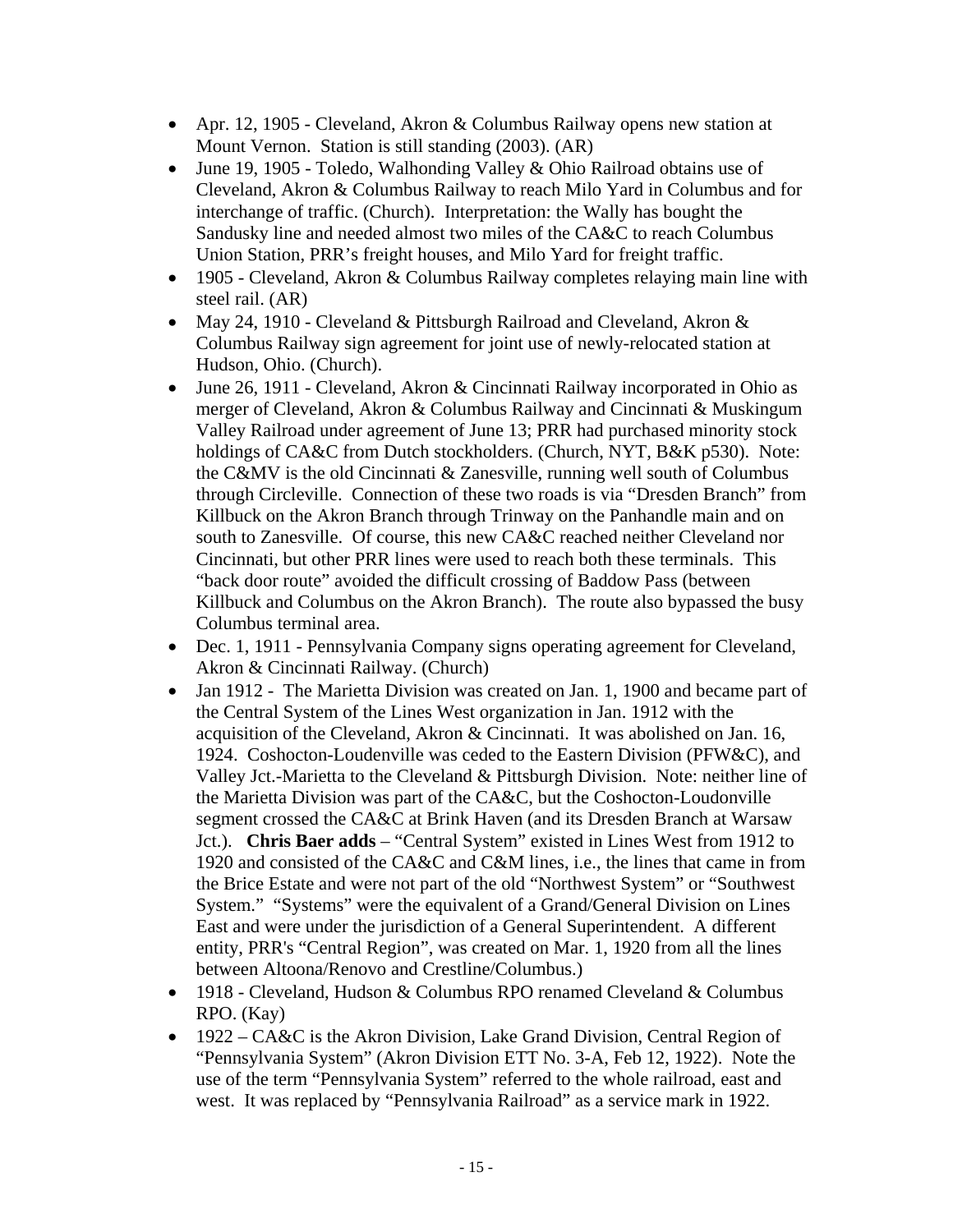- 1925 to 1926 CA&C combined with other leased properties to form Pennsylvania Ohio & Detroit. PO&D is one of PRR's "paper railroads" used for corporate consolidation of various odds and ends; all its properties were leased to PRR. PRR operation was unchanged (B&K p558). Merged properties were the Cincinnati Lebanon & Northern Ry., the Cleveland Akron & Cincinnati Ry., the Toledo Columbus & Ohio River RR, the Manufacturers Ry., and the Pennsylvania-Detroit RR, totaling 793 miles (Mundy 1926 p 279). Note that all PO&D lines did not form a contiguous system; this was a property ownership ploy only. However, at Columbus PO&D did include both the Akron and Sandusky Branches..
- 1926 Akron Division made up of main, Hudson to Columbus and "Dresden Branch", Killbuck to Trinway (Acct 1926). Note: Dresden is a town 2.1 miles south of Trinway.
- Apr. 28, 1931 PRR System acquires trackage rights over N&W at Columbus, Ohio (1.65 miles)**. Chris Baer adds:** According to the Record of Transportation Lines, the 1.65 miles of trackage rights over the N&W at Columbus ran from "CW" Tower on the Akron Branch to "JC" Tower on the Columbus Division. **Rick Tipton adds**: JC Tower was the junction of the CA&C with Columbus Union Station's east throat, and was parallel to the US tower plant where the C&N joined CUD tracks. JC tower was later redesignated JA. However, JC/JA is better known by its later name of NEILSTON. What really happened was that the CA&C line from CW to Neilston was put together with the paralleling N&W line to form a double track line around the north side of Yard B into Columbus Union Station. Maps and other sources identify this as the "joint trackage".
- Aug. 1, 1931 Akron Division abolished; Warsaw Jct.-Trinway part of "Dresden Branch" ceded to Panhandle Division and rest to Cleveland Division; at the same time Yellow Creek-Steubenville and Rochester-Bayard ceded from Cleveland Division to Eastern Division. (MB)
- June 25, 1932 Last run of Cleveland-Columbus-St. Louis sleeper on #624/27and #26/625. (A-sheet)
- Dec. 27, 1934 Columbus-Cleveland passenger train deliberately wrecked by opening a switch so that it runs into box cars on siding; three trainmen killed and 16 passengers injured; three men later charged with first degree murder. (RyAge)
- 1939 Akron Chamber of Commerce complains to Ohio PUC to force PRR and B&O to build new Akron Union Depot, promised since 1927; material shortages delay construction until 1949. (B&O AR)
- Aug. 1, 1941 PRR motor truck service established Columbus to Sunbury and Westerville, Ohio. (LCL)
- 1941 Akron Branch is part of Central Region's Cleveland Division
- 1941 Dresden Branch (Killbuck to Trinway) cut due to tunnel collapse north of Warsaw Jct. Line abandonment cuts off Zanesville Branch (and the Panhandle main) from the Akron Branch.
- Aug. 7, 1948 Cleveland & Columbus RPO discontinued. (Kay)
- Sep. 8, 1949 Ground broken for new Akron Union Depot, serving PRR and B&O. (B&O Mag)
- Nov 1, 1949 Cleveland Division merged into Lake Division.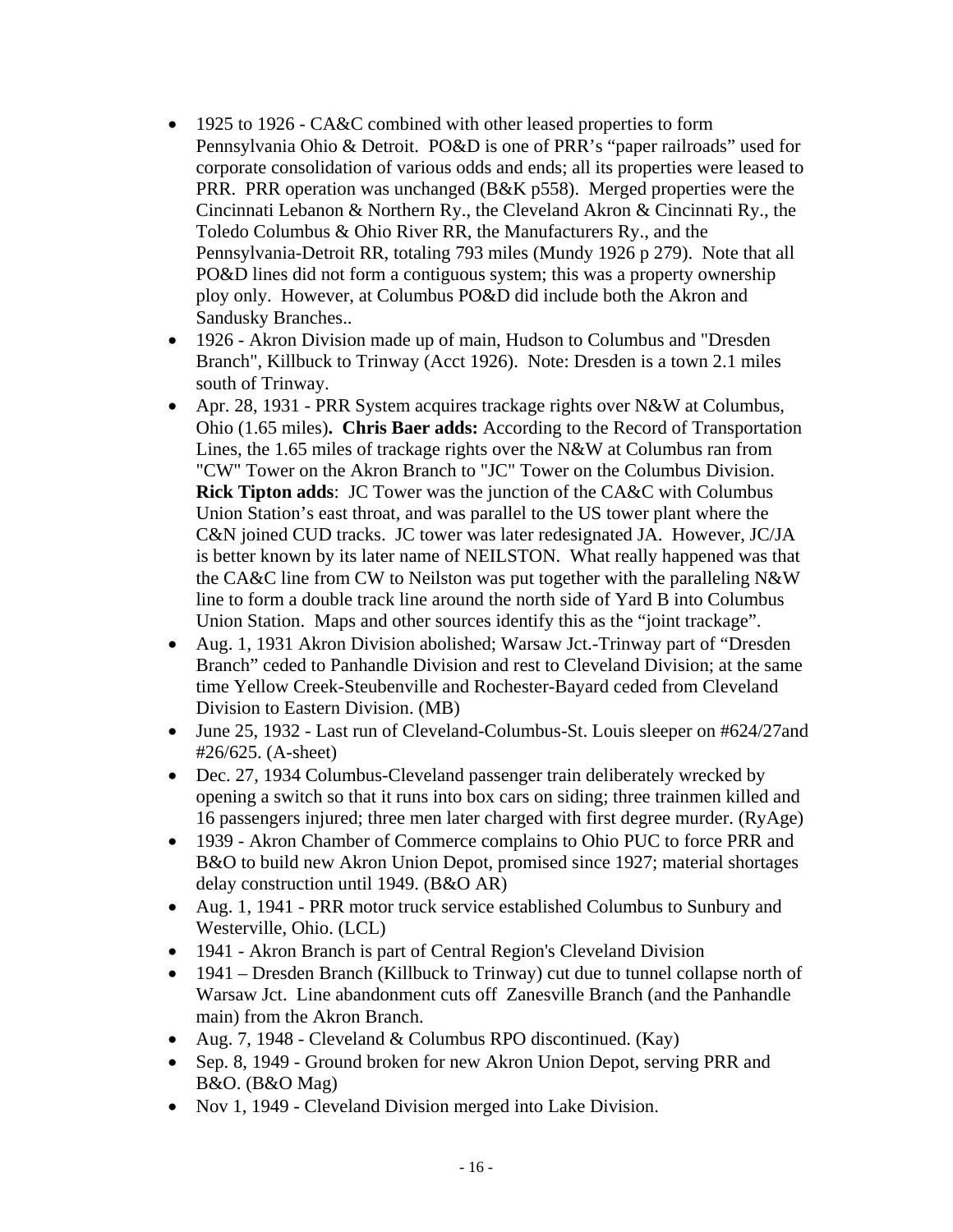- Apr. 28, 1950 New Akron Union Passenger Depot formally dedicated; joint PRR-B&O facility located five blocks from old station; 131 x 56 with center platform serving two tracks; ironically, PRR discontinues most Akron passenger service next year. (RyAge, B&O Mag)
- Dec. 14, 1950 Last run of passenger service between Akron and Columbus via Orrville. (tt)
- Sep. 13, 1950 PRR and N&W agree to abandon "CW" Interlocking at 5th Avenue, Columbus, and replace with modern electro-pneumatic interlocking system. (MB)
- Aug. 1, 1951 PRR discontinues seven round trips of oil-electric car between Hudson and Akron, Ohio, leaving *The Akronite (*Akron-New York??) as sole passenger train. (VPO)
- Apr. 26, 1958 Last run of passenger trains between Hudson and Akron, Ohio; bus service substituted on Apr. 27. (tt)

# **PRR C&MV (Zanesville Branch)**

- 1851 Cincinnati, Wilmington & Zanesville Railroad Company (CW&Z) incorporated in Ohio.
- 1856 constructed between Morrow on the Little Miami Railroad, and Zanesville in sections between 1853 and 1856
- $\bullet$  1857 into receivership
- $1863 \text{ sold}$
- 1864 reorganized as Cincinnati & Zanesville Railroad Company (C&Z). Until the end of 1868, Pennsy interests will promote the C&Z as a PRR-controlled route into Cincinnati.
- 1868-1869 Little Miami leased to PRR's PC&StL, instantly providing a wellbuilt route to Cincinnati via Columbus and Xenia, and bypassing the Zanesville line.
- Dec 1,  $1869 C&Z$  sold at foreclosure
- 1870 reorganized/incorporated as Cincinnati & Muskingum Valley Railway Company (C&MV)
- 1871 extended Zanesville to Trinway
- 1873 leased by Pittsburg, Cincinnati & St. Louis Railway Company (PC&StL)
- 1886 lease was cancelled on a suit brought by the C&MV stockholders
- 1898 Sold at foreclosure; reorganized as Cincinnati & Muskingum Valley Railroad Company.
- 1911 to Cleveland Akron & Cincinnati (CA&C, see Akron Branch history above).
- 1941 Tunnel Hill cave-in, severing the Dresden Branch north of Trinway
- ??? C&MV track abandoned Washington Court House to Wilmington and traffic diverted to parallel B&O line, probably because of bridge problems.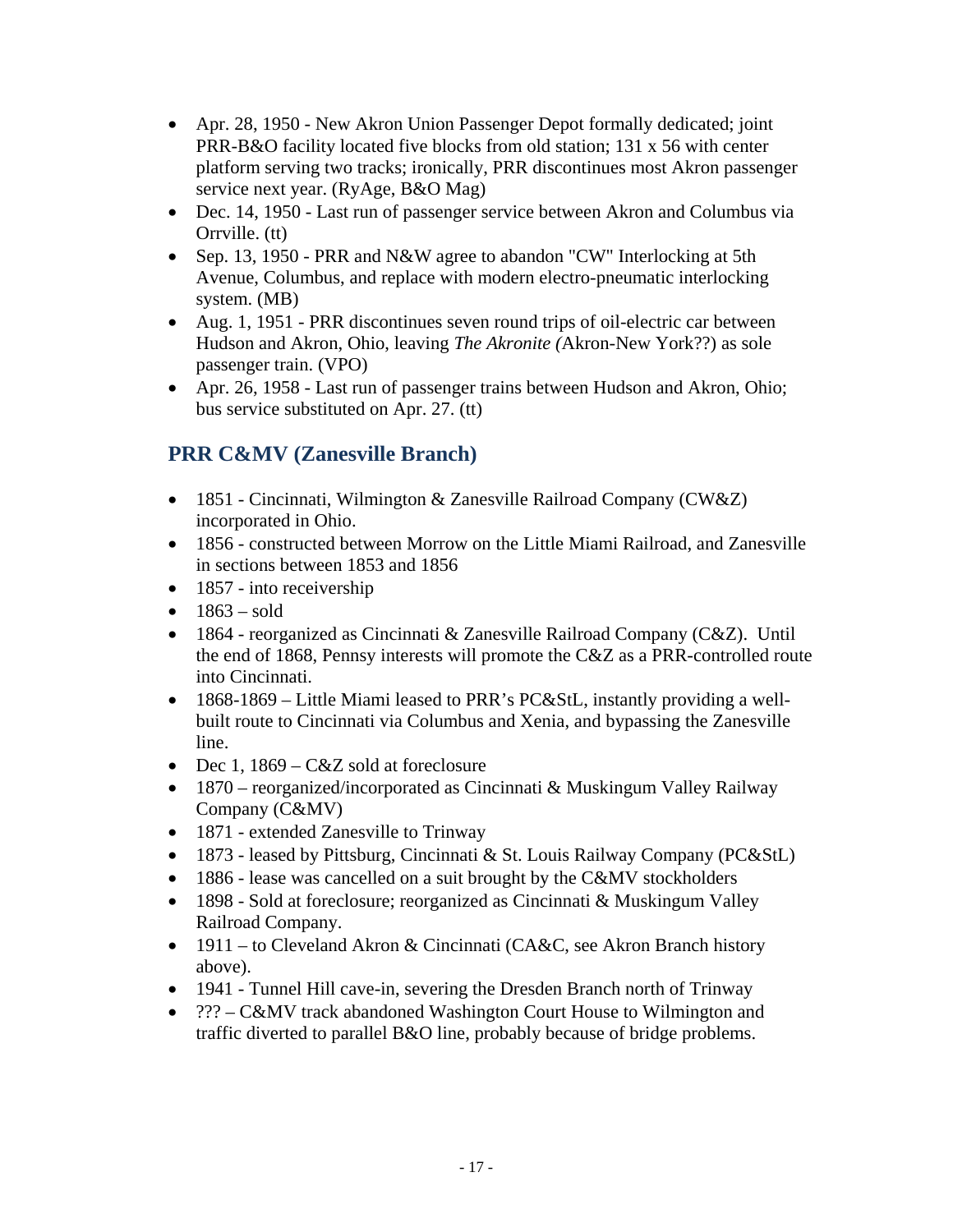#### **PRR Sandusky Branch (Sandusky Short Line or SSL)**

- April 1889 The Sandusky & Columbus Lake Erie & Southern Short Line Rwy Co. was incorporated to build a line from Sandusky through Erie, Huron, Seneca, Crawford, Marion, Morrow, Delaware and Franklin counties to Columbus (Warner).
- October 1891 The S&CLE&SSL name changed to The Sandusky & Columbus Short Line Rwy. Co. (Warner). Note that other sources may show name as The Columbus & Sandusky Short Line, as the Sandusky Short Line, or as other variants.
- April 1893 The SSL was opened for operation to Columbus (Warner, Steiner p23). Line is Sandusky-Bellevue-Bucyrus-Marion-Delaware-Worthington, and connects with Columbus Shawnee & Hocking (CS&H) near the southeast corner of Ohio State Fairgrounds.
- 1893 Under common management with the CS&H; doing business as the Columbus Sandusky & Hocking Ry. (also CS&H).
- August 1895 The Columbus Sandusky and Hocking Railroad Co. was formed by the reorganization of the Columbus Sandusky and Hocking Rwy. Co. (Warner).
- January 1897 The Columbus Sandusky & Hocking RR Co. defaulted in payment of interest on its bonds and Mr. Monsarrat was appointed receiver (Warner).
- 1902 Columbus Sandusky & Hocking dismembered upon foreclosure; Sandusky line purchased by PRR via TWV&O (see next two items), remainder eventually goes to T&OC, later into NYC hands (B&K p489)
- Sep. 24, 1902 Columbus, Sandusky & Hocking Railroad sold at foreclosure to Paul D. Cravath, in joint interest of Pennsylvania Company and Hocking Valley Railway, for \$2,750,000. (Church)
- Oct. 15, 1902 Toledo, Walhonding Valley & Ohio Railroad acquires part of Columbus, Sandusky & Hocking Railroad from junction with CCC&StL in Columbus to Sandusky. (Church). TWV&O was a PRR predecessor with lines between Toledo and Trinway.
- Nov. 1, 1902 Sandusky Division of former Columbus, Sandusky & Hocking Railroad (Columbus-Sandusky) becomes part of PRR Toledo Division.
- Nov. 5, 1902 Toledo, Walhonding Valley & Ohio Railroad rejects leases of Columbus Terminal & Transfer Railroad (N&W) and trackage rights over Columbus Connecting & Terminal Railroad (N&W) at Columbus made by Columbus, Sandusky & Hocking Railroad. (Church) Interpretation: Originally, the CS&H and Sandusky Short Line passenger trains reached CUD via Big Four trackage rights, but had no downtown freight facilities. Thus, they negotiated trackage rights over the western half of N&W's CC&T main track (between CX/CW tower and downtown). CC&T use included the N&W track that "jumped over" the Pennsy yards to downtown Columbus and the N&W freight houses. The CS&H/SSL duo also leased CT&T freight house facilities in N&W's downtown yard property. Once PRR controlled the Sandusky, these N&W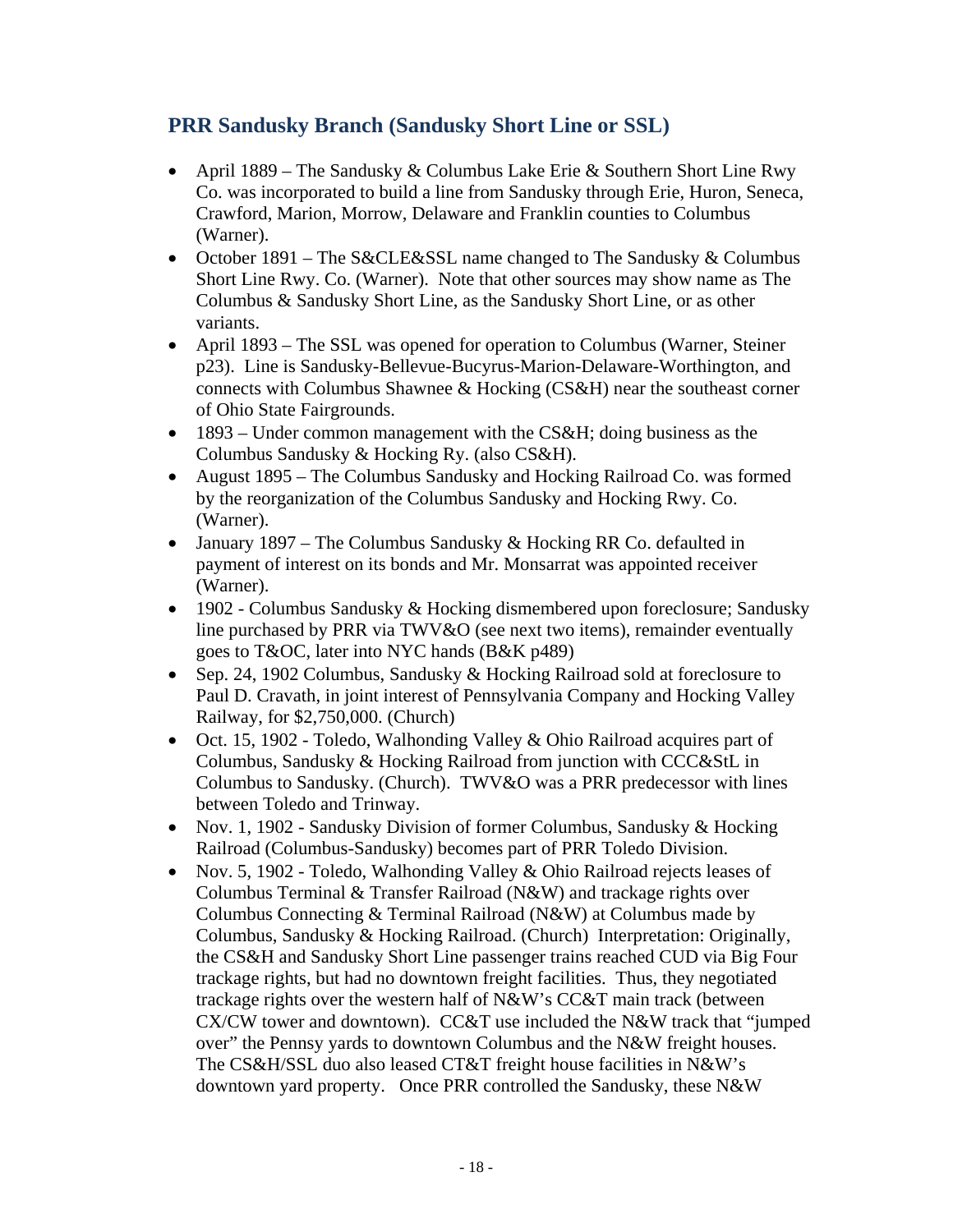facilities were no longer needed. Instead, Sandusky freight trains entered CA&C track at CW and ran to PRR freight facilities on PRR rails.

- May 4, 1903: authorizes expanding the ore storage trestle at Sandusky to 75,000 tons (TWV&O board)
- May 5, 1903: authorizes a new connection with the N&W at Columbus (TWV&O) board)
- May 5, 1903 Zanesville & Western Railway conveys to Toledo, Walhonding Valley & Ohio Railroad 0.92 mile of track between C&AC Crossing and Woodland Avenue, Columbus reserving joint use for itself and Toledo & Ohio Central Railway. (Church) Note: this conveyed track ran through the future site of Grogan Receiving Yard, later Pennor Yard.
- Dec. 28, 1903: authorizes equipping the revolving derrick at Sandusky with a clamshell bucket for unloading sand from boats to railroad cars (TWV&O board)
- February 9, 1904: authorizes purchasing a strip of land in the southwest angle of the crossing of the Cleveland, Akron & Columbus Railroad and the Columbus, Sandusky & Hocking Railroad from the Columbus Terminal & Transfer Railroad (TWV&O board). Note: this sliver will allow moving the CA&C main west a few yards and make room for wider curves at PRR's "Joyce Avenue" coming out of N&W's Joyce Avenue Yard.
- Dec. 30, 1904: authorizes increasing the capacity of Sandusky yard by 100 more coal cars (TWV&O board)
- Oct. 30, 1905: authorizes enlarging the coal and ore facilities at Sandusky, which are to be leased to M.A. Hanna & Co. (TWV&O board)
- Nov. 19, 1906: authorizes storage tracks for an additional 225 coal cars at Bay Jct. [Sandusky] (TWV&O board)
- Dec. 27, 1906: authorizes a new coal dumper and yard at Sandusky (TWV&O board)
- Aug. 16, 1909: authorizes expanding Bay Jct. Yard from 825 cars to 1225 cars (TWV&O board)
- Oct. 11, 1909: authorizes rearranging Grogan Yard (TWV&O board). Note: earliest mention of Grogan Yard by that name.
- May 2, 1910: authorizes a further enlargement of Bay Jct. Yard (TWV&O board)
- July 1, 1911 Toledo, Walhonding Valley & Ohio Railroad and Cleveland  $\&$ Marietta Railway merge to form Toledo Columbus & Ohio River Railroad Company under agreement of June 13, 1911; operated by Pennsylvania Company. (Church has TC&OR agreement filed 6/21) (B&K p529).
- Jan. 15, 1912: authorizes additional tracks in Grogan Yard west of the CA&C crossing (TC&OR board)
- Jan. 13, 1913 N&W leases to PCC&StL four receiving tracks in Joyce Avenue Yard, Columbus. (Church) For Chicago-bound coal trains.
- July 28, 1913: authorizes increasing Bay Jct. Yard from 1700 to 2157 cars; handled 2,055,538 tons of coal at Sandusky in 1912 (TC&OR board)
- Oct. 13, 1913: authorizes an additional car dumper at Sandusky west of the existing slip (TC&OR board)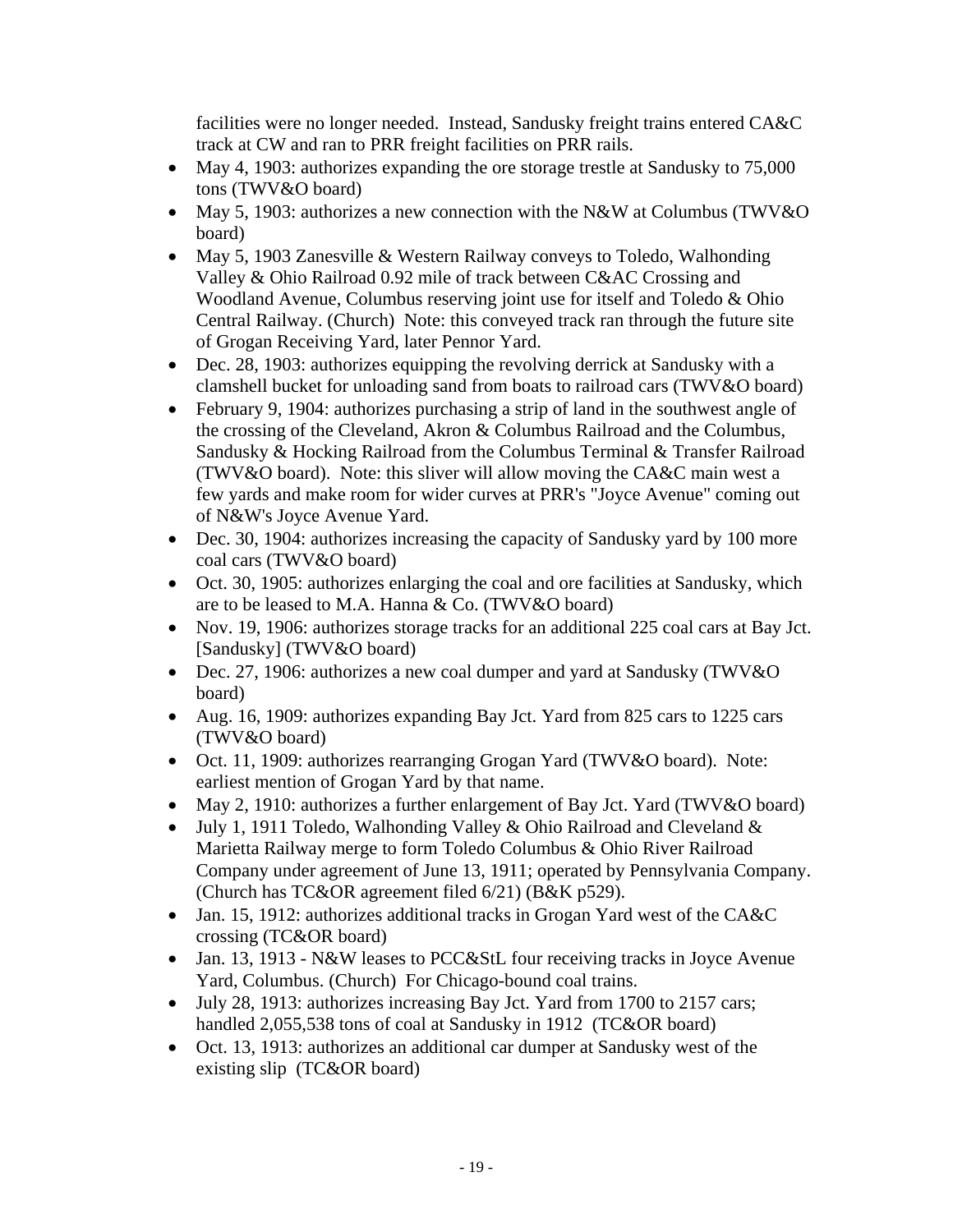- March 16, 1914: authorizes a further enlargement of Bay Jct. Yard (TC&OR) board)
- 1914 New 100-ton Wellman-Seaver-Morgan coal dumper placed in service on Dock No. 2, Sandusky, Ohio.
- Dec. 27, 1915: authorizes purchasing a parcel on Yeoman Avenue, Columbus, from the Columbus Terminal & Transfer Company to be used for extension of the Toledo Division tracks to a connection with the CA&C; approves a contract with the city for track elevation from Fields Avenue to 300 feet south of Second Avenue under city ordinance of Nov. 13, 1911 (TC&OR board)
- April 3, 1916: N&W coal to Sandusky has increased from 460,165 tons in 1906 to 2,443,471 tons in 1915; authorizes increasing Bay Jct. Yard from 2481 cars to 4396 cars with a second main track from the yard to the dock; authorizes reducing grade to 0.3% and double track: Marion-Harvey, north of Bucyrus and Chatfield-Carrothers (TC&OR board)
- May 1, 1916: authorizes grade reduction and second track: North Columbus-Worthington and Worthington-Lewis Center (TC&OR board)
- June 5, 1916 Pennsylvania Company and Toledo, Columbus & Ohio River Railroad agree with N&W to establish a new interchange at an enlarged Joyce Avenue Yard at Columbus. (Church) Note: this may be the agreement to build "Grogan Receiving Yard" north of N&W's Joyce Avenue facility. Grogan Receiving was later renamed Pennor Yard with its 1927-1930 expansion.
- June 5, 1916: authorizes extending the westbound receiving yard at Grogan and relocating the interchange tracks with the CA&C (TC&OR board)
- July 3, 1916: notes that on Nov. 28, 1903, agreed with the N&W and  $CC&T$  for the N&W to provide 2 tracks and the (PRR line?) 3 tracks to make an interchange yard on N&W property east of the Joyce Avenue Yard; N&W has now enlarged the Joyce Avenue Yard and on Jan. 1, 1914 makes a new agreement for the N&W to purchase the 3 PRR tracks and each railroad to build 4 tracks to create an interchange yard north of the old yard between Joyce Avenue and Woodland Avenue; money for this yard is authorized (TC&OR board)
- June 11, 1917: authorizes a new engine house at the north end of Bay Jct. Yard to replace the old one north of the NYC crossing (TC&OR board)
- Oct. 29, 1917: authorizes second track between Lewis Center and Marion (TC&OR board). Track charts, etc. only show second track north to Troyton.
- April 21, 1919: authorizes completion of new engine house at Bay Jct. (TC&OR board)
- Sept. 26, 1923: authorizes additional yard and shop facilities at Grogan (TC&OR board)
- 1925 to 1926 Combined with other leased properties to form Pennsylvania Ohio & Detroit; PO&D leased to PRR. PRR operation was unchanged. (B&K p558)
- 1924 Sandusky yard and coal pier rebuilt. (?AR?)
- 1925 New Heyl & Patterson coal dumper placed in regular service at Dock No. 1, Sandusky, Ohio. (CE)
- 1926 Sandusky Branch is part of Toledo Division (Acct 1926)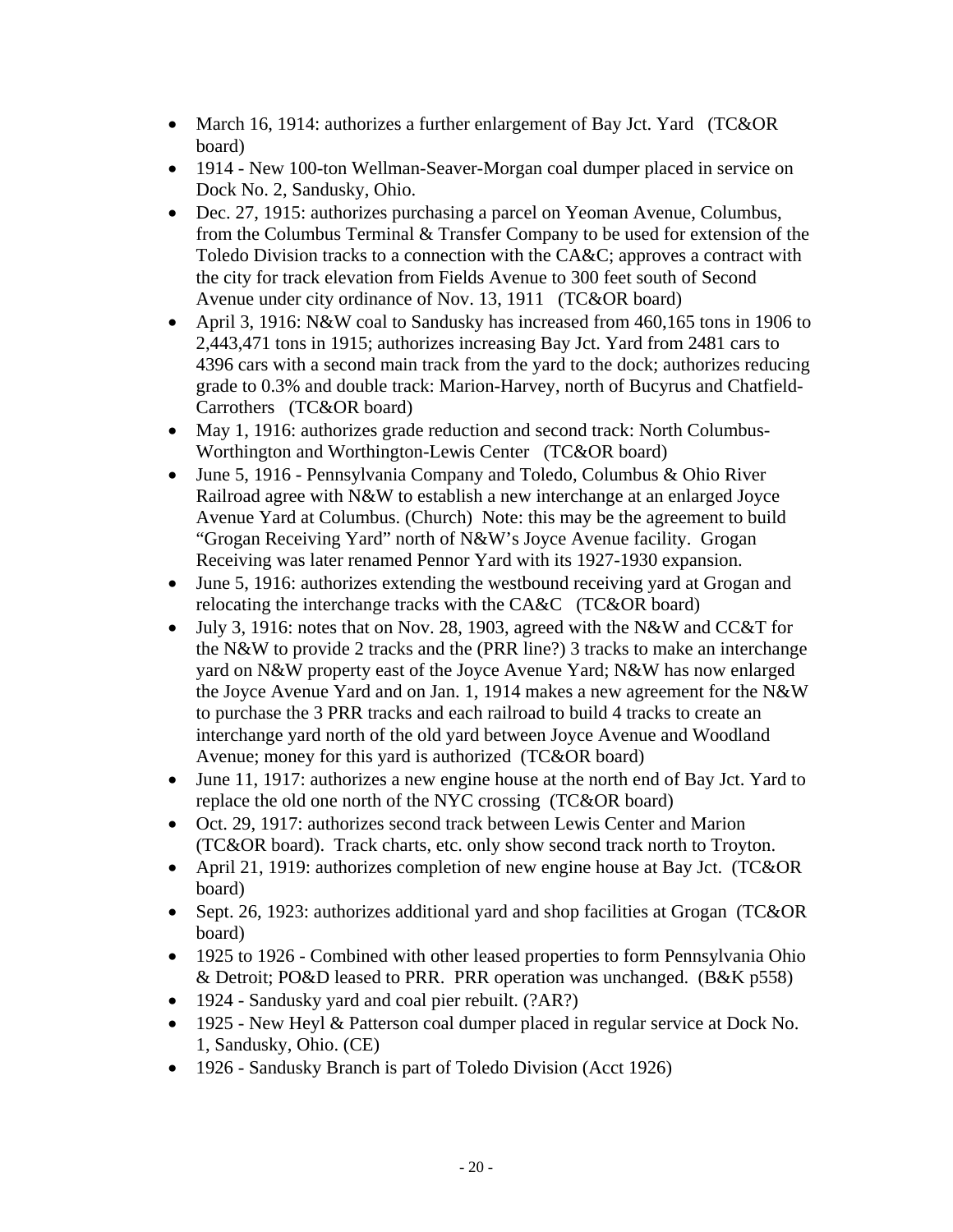- 1927 Grogan and Sandusky Yards at Columbus enlarged for increased coal traffic from N&W bound for Sandusky. Note: "Sandusky Yard" probably means enlargement of Bay Junction Yard at Sandusky, as detailed below.
- 1927 Sandusky coal pier rebuilt (AR)
- May 9, 1928 PRR Board authorizes enlargement of Grogan Yard in Columbus, Ohio. (MB)
- Aug. 1929 Bay Jct. coal yard at Sandusky enlarged. (Pa. News date may be 8- 9/26)
- Sep. 25, 1929 PRR Board authorizes widening Panhandle Tunnel #1 at Pittsburgh and enlarging Grogan Yard at Columbus
- July 1930 Grogan Yard at Columbus enlarged from 1,010 to 2,105 car capacity. (AR has completed in 1931)
- Oct. 29, 1930 Ten-track receiving yard opens at Grogan Yard in Columbus, Ohio, north of N&W's Joyce Avenue Yard. (CE) This is PENNOR. "Grogan Receiving" was in place in 1920, but the 1930 enlargement/lengthening of Grogan would have required also lengthening any receiving tracks east of the C&AC – thus, both PENNOR and N&W Joyce Avenue got longer, necessitating the "great question mark" and elevation project that moved the N&W main line to an overpass some blocks east of its original alignment across the Columbus & Newark.
- Apr. 7, 1931 Sandusky & Columbus RPO discontinued. (Kay)
- 1940 New coal dumping pier at Sandusky (B&K p683)
- 1941 Sandusky Branch is part of Western Region Toledo Division (Acct 1941)
- 1944 Bay Junction Yard at Sandusky enlarged (once more).
- 1956 Rental of oil-burning ATSF 5011 class 2-10-4's to supplement PRR J-1 and J-1a locomotives still in service. Use on Sandusky Branch prompted a flurry of railfan photography on this otherwise obscure line, momentarily known as the "Atchison Topeka & Ohio". (Pennsy Power, The Mohawk That Refused to Abdicate)
- Aug. 4, 1959 PRR renews leases of Sandusky Coal Docks No. 1, 2  $\&$  3 and Ashtabula Dock No. 6 to Lower Lake Dock Company. (MB)
- Oct. 16, 1964 Norfolk & Western-Nickel Plate merger consummated at 12:01 AM; N&W leases Wabash and Pittsburgh & West Virginia Railway and acquires control of Akron, Canton & Youngstown. N&W also takes over PRR's Columbus-Sandusky line, in order to join N&W at Columbus with merged Nickel Plate, Wabash, and ACY lines in northern Ohio. PRR retains trackage rights.

## **Columbus Union Depot**

- 1851 Cleveland Columbus & Cincinnati reaches Columbus and meets Columbus & Xenia, which arrived the year before.
- 1851 C&X and Cleveland Columbus & Cincinnati (later Big Four) join to build Columbus' first "Union Passenger Depot" on High Street. Opens with three through tracks five cars long. Note: Dan Macke cites Columbus newspaper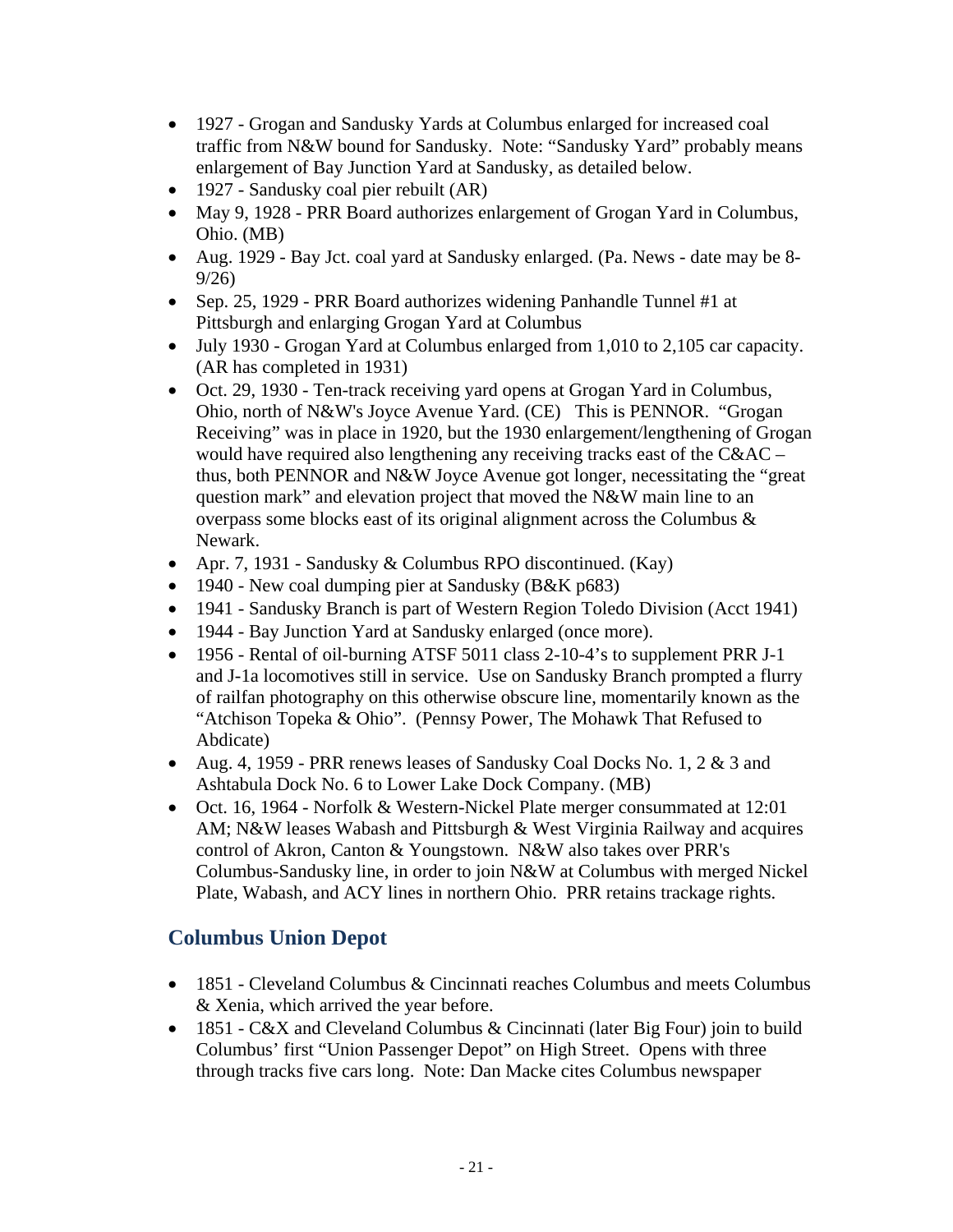articles of April 14 and May 5, 1851 reporting construction of the station building is well along.

- Feb. 1852 C&X and CC&C sign agreement for joint station. (Church).
- June 29, 1852 C&X authorizes Columbus, Piqua & Indiana to build into Union Depot grounds. (MB)
- July 17, 1872 PC&StL Railway ("the Pan Handle") and CCC&I Railway (first Big Four) signs articles of association to form Union Depot Company at Columbus. (Church)
- Aug. 20, 1872 Union Depot Company (of Columbus) incorporated in Ohio by PC&StL Railway and Cleveland, Columbus, Cincinnati & Indianapolis Railway to build joint terminal facility. (Church)
- 1872 Columbus & Hocking Valley extended to C&IC track west of downtown for entry to Union Depot. Connection at Dennison Avenue.
- Feb. 15, 1873 Little Miami Railroad, Columbus & Xenia Railroad, PC&StL Railway and Cleveland, Columbus, Cincinnati & Indianapolis Railway (Big Four) sign agreement covering joint ownership and operation of Union Depot Company (Columbus); CCC&I, PC&StL, Little Miami and Columbus & Xenia transfer their interest in old joint station property to Union Depot Company. Cleveland, Mount Vernon & Delaware Railroad and Columbus & Hocking Valley Railroad agree to use depot. (Church)
- Feb. 1873 Plans of new Columbus Union Depot have been prepared by M.J. Becker, Chief Engineer of PC&StL Railway, and Frank Ford, Chief Engineer of CCC&I Railway; to be 600 x 185 feet with 7 tracks. (RRGaz)
- Apr. 1873 Columbus Union Depot contracted to Hershizer, Adams & Co. (RRGaz)
- Mar. 17, 1874 PC&StL Railway grants Columbus & Hocking Valley Railroad trackage rights for a half mile west of High Street, Columbus, to permit it to reach new Union Depot. (Church) Note: the Hocking Valley crosses the C&X at Scioto tower and northeast of there connects to the Bradford line (C&IC) at Dennison Avenue, west of Front Street and High Street.
- 1874 Second Columbus Union Depot opens with 7 through tracks (Darbee says opening date was Feb 14, 1875).
- 1897 New (third) Columbus Union Depot built by Union Depot Company (B&K) p435).
- July 2, 1897 First portions of Columbus Union Station open; new building is "Union Station" instead of "Union Depot." (AR)
- Aug. 29, 1897 Union Station fully opened; Board of Managers established.  $(AR)$
- Dec. 20, 1897 Union Station entirely completed. (CE-LW)
- Sep. 1930 Train shed of Columbus Union Station removed for replacement with umbrella sheds. (removal authorized in May, begins around June - according to NYC AR was completed in 1931) Tracks rearranged. (C&C)
- Apr. 1931 Replacement of Columbus Union Station train shed by umbrella shelters completed. (Darbee)
- 1950 Platform tracks lengthened?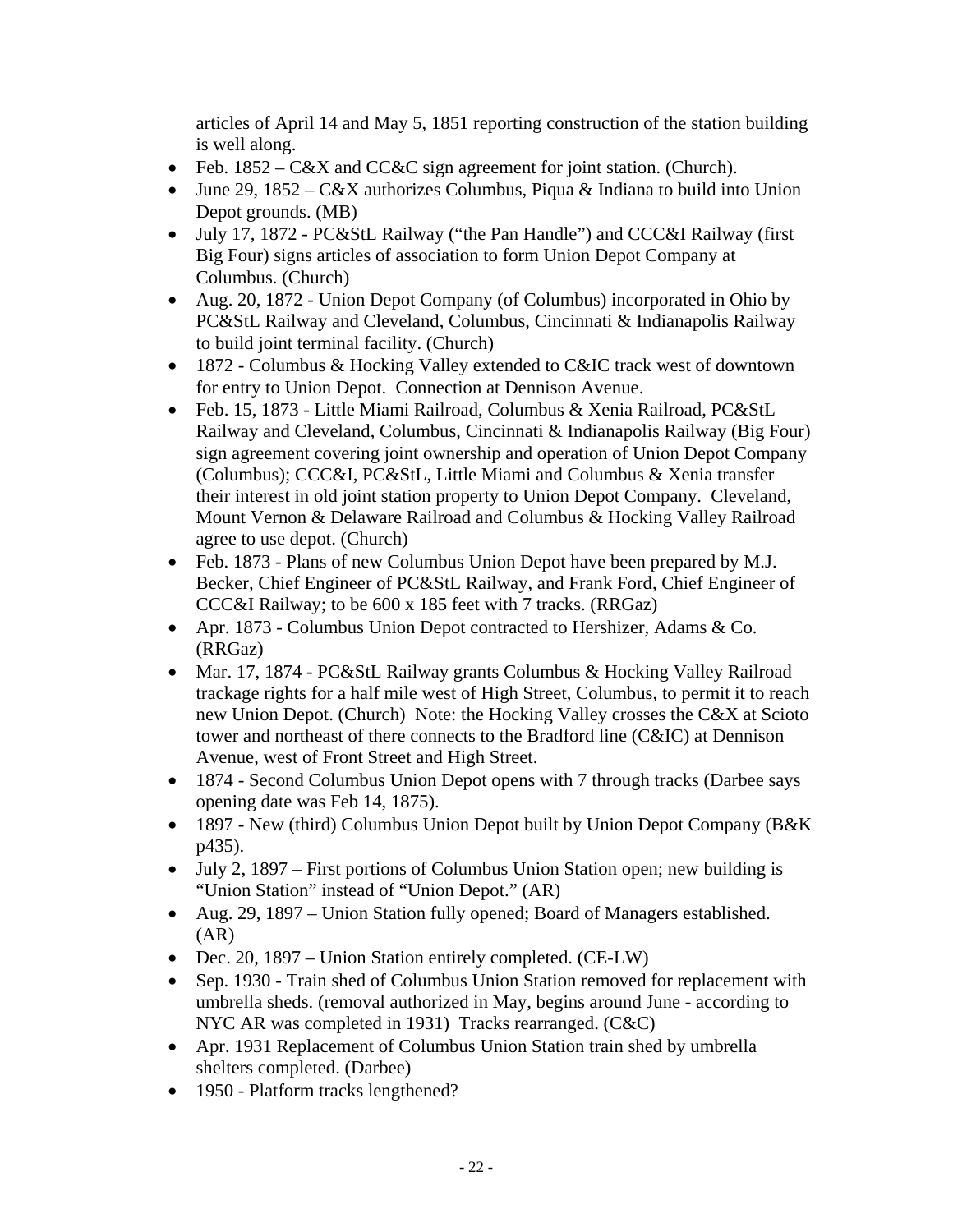- After Jan. 20, 1952 Ohio Central Division of NYC discontinues passenger service into station. (MB) This is the T&OC trains between Toledo and Charleston WV.
- Apr. 24, 1953 Member railroads agree on new interlocking plant at east end. (MB) Note: it's not clear that any rearrangement took place.
- Dec. 16, 1954 Pres. Reports to Board studying relocation of station to old enginehouse property at Spruce Street. (MB)
- July 21, 1956 Last B&O passenger train (#233) from Pgh. to Cin. via Col's. (Source: A Historical Account B&O Rail Lines 1830 - 1939 by Carl T. Winegardner. Carl is a retired B&O Conductor from Newark, Ohio
- Dec. 18, 1958 With closing of "RN" block office, CUD Co. requests PRR to install signals between High Street and Dennison Ave. (MB)
- Nov. 9, 1965 N&W dropped from membership on Board of Managers of Union Depot Company (Columbus), as N&W ceased to operate passenger trains into Columbus. (MB)
- Apr. 25, 1973 At board meeting, announce that city wants to acquire station property for convention center; Board approves sale for \$1.5 million. (MB)
- Nov. 4, 1975 Board approves rehabilitation of track facilities in station. (MB)
- Apr. 28, 1977 Last train departs old Union Station; replaced by "Amshack" east of  $4<sup>th</sup>$  Street. (Darbee)
- May 2, 1977 New station in service. (Gen. Order)
- 1977 Columbus Union Depot demolished to make way for "Ohio Center" convention facility. Freights and remaining passenger trains continue to run underneath Ohio Center.
- Oct. 1, 1979 Last trip of "National Limited." Last passenger train departs Columbus
- Dec. 31, 1981 Union Depot Company (Columbus) merged into Penn Central Corporation. (MB)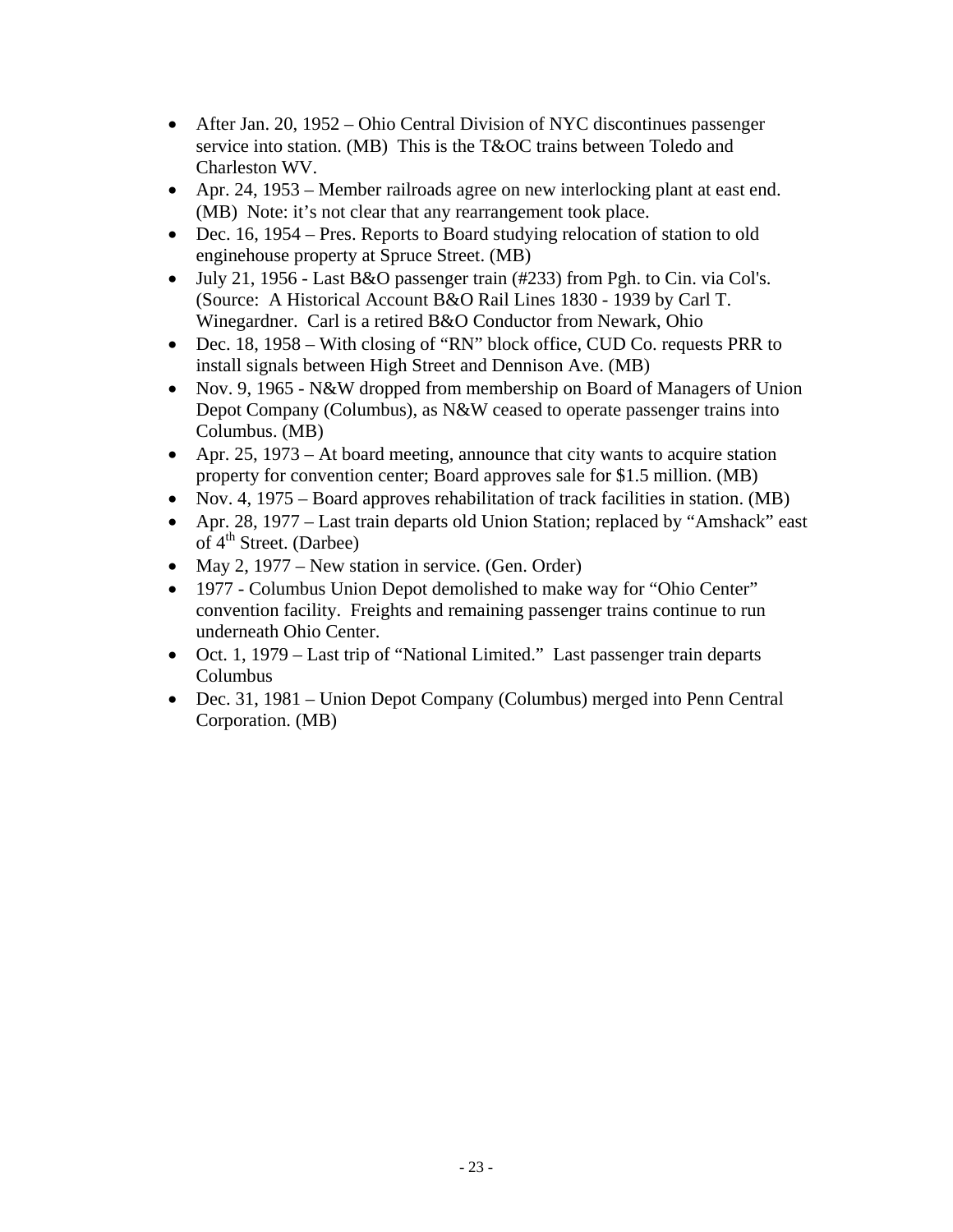# **B&O Central Ohio**

- 1852 Central Ohio Railroad complete from Zanesville to Newark.
- 1853 Central Ohio open Zanesville to Columbus with the addition of what will later be called "the Columbus & Newark Division" or C&N.
- 1854 Central Ohio Railroad completes segment to Zanesville from Bellaire, opposite Baltimore & Ohio at Wheeling WV (Steiner p 8). Road now open from Ohio River to Columbus, forms through route from Baltimore MD to Columbus.
- 1864 Central Ohio sells Steubenville & Indiana "an undivided half" of the road between Columbus and Newark, 33 miles (Ohio Comm).
- 1866 Central Ohio Railroad leased to B&O.
- 1871 B&O completes bridge over Ohio River at Bellaire (Steiner p10), forming B&O system's all-rail route Baltimore to Columbus
- 1901 PRR holds 40% of Baltimore & Ohio stock; PRR  $4^{th}$  Vice President Leonor F. Loree elected B&O president.

# **B&O Midland City line**

- 1884 Columbus & Cincinnati Midland opened between west side of Columbus and Midland (now Midland City), passing through Grove City, Washington Court House, and Wilmington. Controlled by B&O. At Midland, B&O's main line Parkersburg-Cincinnati (nee Marietta & Cincinnati) carries traffic last 45 miles into Cincinnati (Steiner p 24). At West Columbus, uses Big Four (nee Columbus & Springfield) tracks to reach west end of Union Depot and meet B&O's Central Ohio.
- 1890 Central Ohio leases Columbus & Midland City; lease is assigned to B&O.
- 1896 B&O buys all Central Ohio stock, operates all its lines (Ohio Comm)
- July 21, 1956 Last B&O passenger train through Columbus, #233 from Pittsburgh. to Cincinnati. Carried extra coaches for all the people that wanted to ride the last train. (A Historical Account B&O Rail Lines 1830 - 1939 by Winegardner).

## **C&O Hocking Valley**

- 1869 Columbus & Hocking Valley completed Columbus to Lancaster (Steiner) p13). Extended to Athens on the Ohio River in 1870 (ICC Val). Line taps southeast Ohio coal fields. Note: (ICC Val) is "ICC Valuation Reports," vol. 29, p. 359
- 1872 C&HV extended 1.25 miles north to reach Columbus Piqua & Indiana (later C&IC line of PRR), for access to Columbus Union Depot (Steiner p14). Extension requires two bridges over Scioto River and crosses the Little Miami at LM tower, later SCIOTO.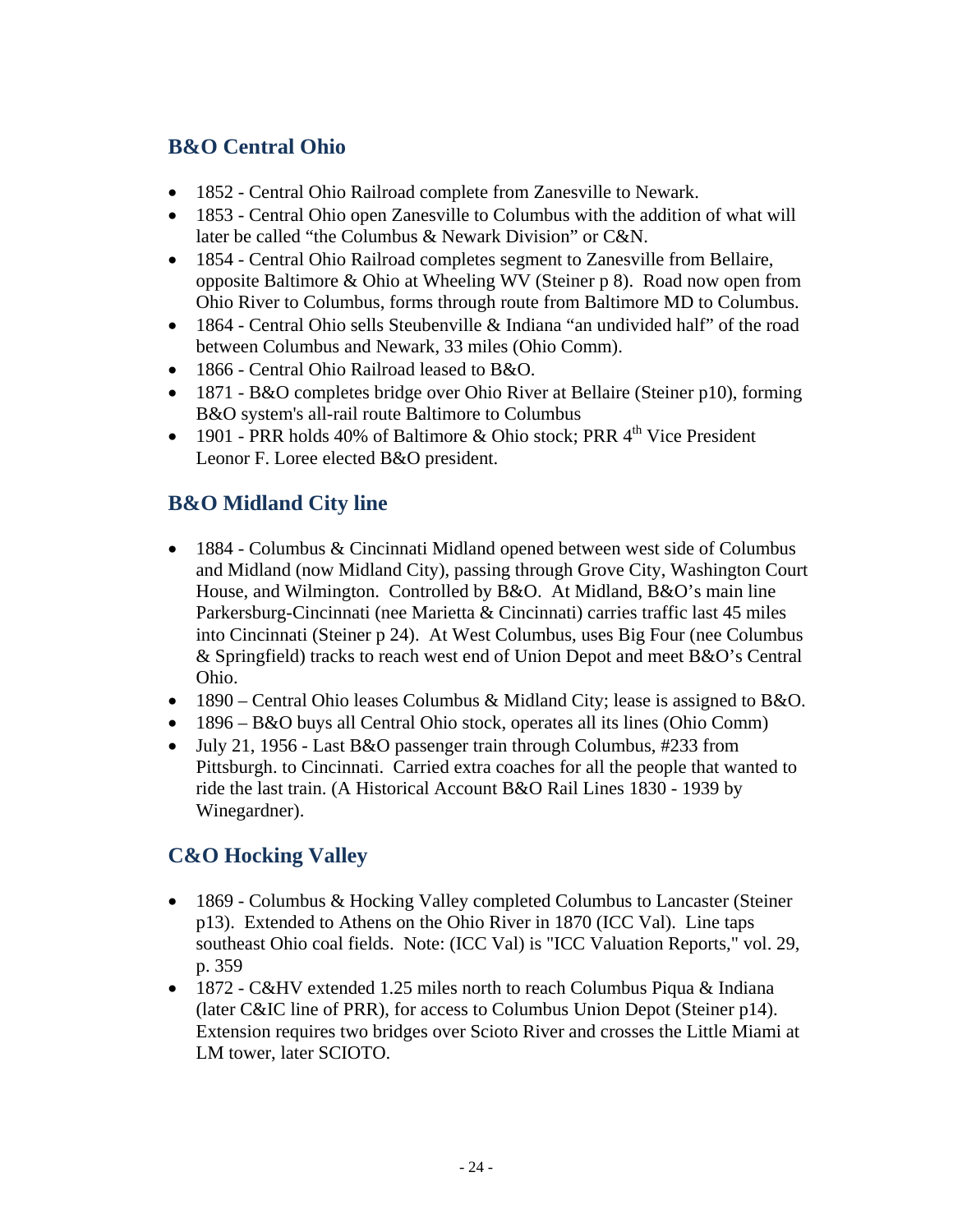- $\bullet$  1877 Columbus & Toledo built from north end of C&HV west across the Olentangy River to Goodale Street, northwest to Powell, and north to Delaware, Marion, Upper Sandusky, Fostoria, and Toledo.
- Aug. 20, 1881 The Columbus and Hocking Valley Railroad Company, The Ohio and West Virginia Railway Company, and The Columbus and Toledo Railroad Company merged to form The Columbus, Hocking Valley and Toledo Railway Company 1881 (ICC Val)..
- Feb. 25, 1899 The Hocking Valley Railway Company incorporated as a reorganization of The Columbus, Hocking Valley and Toledo Railway Company (ICC Val)
- Mar. 1910 C&O purchases stock in Hocking Valley Railway held by Erie, B&O, LS&MS and PCC&StL, giving it sole control of the HV and access to Lake Erie. One problem – the C&O and Hocking Valley do not yet connect.
- 1917 C&O Northern building north to Columbus from Limedale KY on C&O's Ashland KY-Cincinnati main. Road is open to Waverly when construction is interrupted by World War I.
- 1927 Line finished into Columbus; is dedicated to through freight and bypasses all towns along its route. Parsons Yard built at South Columbus to replace inadequate Mound Street terminal. (Steiner p29)
- April 30, 1930 "the Chesapeake and Ohio took over all the properties, assets, rights, and franchises of the Hocking Valley." (p 168 of *The Hocking Valley Railway* by Edward H. Miller).
- 1930 C&O Northern merged into C&O.
- 1971 Last C&O passenger trains into CUD (#46 and #47) become Amtrakoperated. (Journey to Amtrak, Kalmbach 1972)

# **NYC Big Four (CCC&StL)**

- 1851 Cleveland Columbus & Cincinnati reaches Columbus via Galion-Delaware-Worthington OH. (B&K 208). At Galion it connects with Bellefontaine RR for Cleveland.
- Opening of CC&C celebrated Feb. 21, 1851. Through express service between Cleveland and Cincinnati via CC&C, C&X and LM apparently began April 1851. (Marvin)
- 1853 Columbus & Springfield open 20 miles from Springfield to London.
- 1868 CC&C merged with Bellefontaine RR (nicknamed the Bee Line) to form Cleveland Columbus Cincinnati & Indianapolis (CCC&I) – the first "Big Four" (Simons p 103)
- 1872 Big Four takes over Columbus & Springfield, builds Columbus-London and Springfield-Dayton-Cincinnati segments to complete its own line to Cincinnati in 1873 (B&K 212, Steiner p15).
- Feb. 10, 1886 CCC&I grants the Columbus & Eastern RR the use of its Columbus terminals.
- May 10, 1886 CCC&I grants the Central Ohio Railroad (?) one mile of trackage rights to reach its Columbus terminals.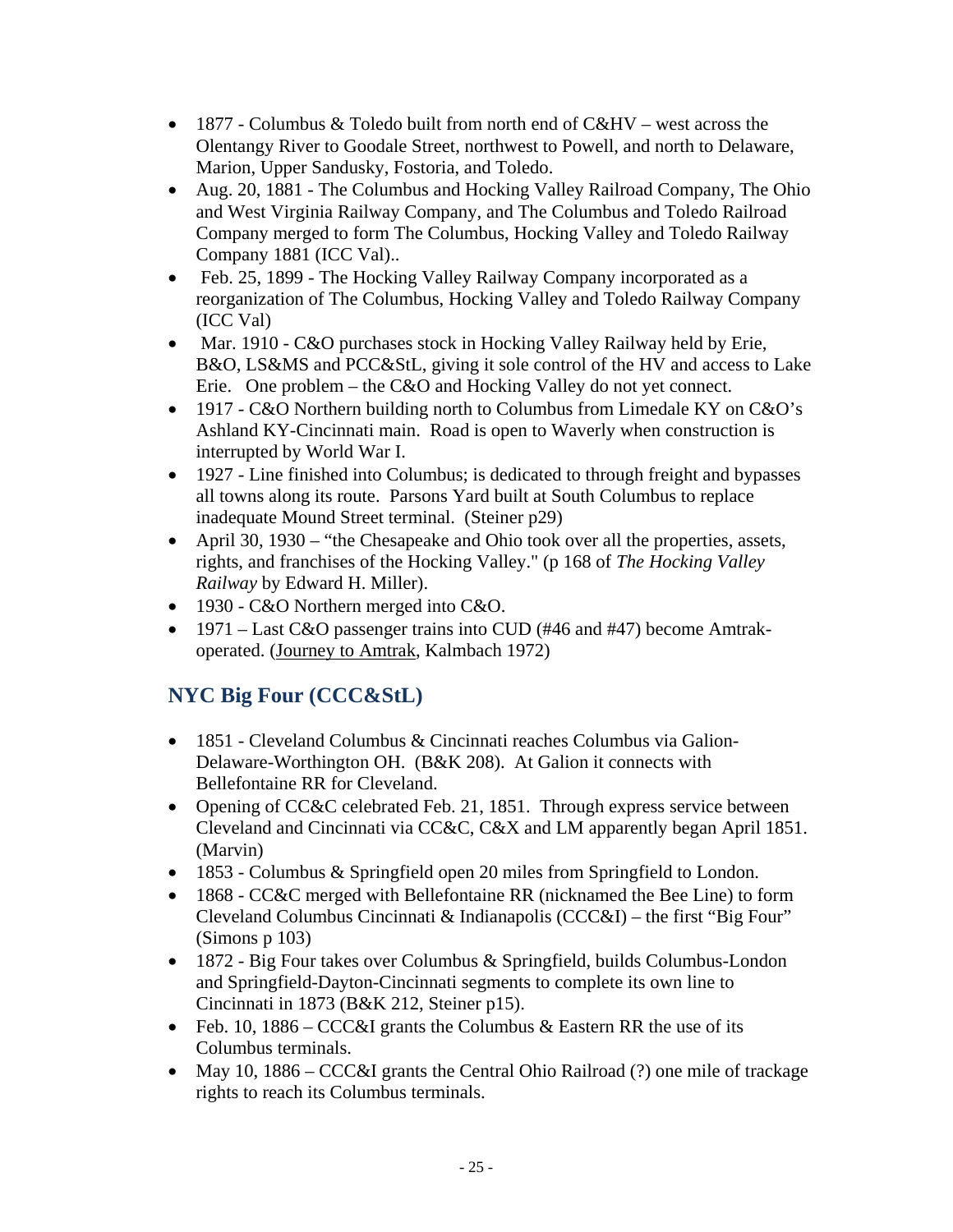- 1889 CCC&I merged with other lines to form Cleveland Cincinnati Chicago  $\&$ St Louis (CCC&StL), again called "Big Four" (Simons p 103).
- 1899 Vanderbilt family controls Big Four (already had the New York Central and the Lake Shore & Michigan Southern) (B&K).
- 1930 Big Four leased to New York Central Railroad (Simons p102).

#### **NYC/Toledo & Ohio Central (T&OC) /Ohio Central/nee Atlantic & Lake Erie**

- 1875 As Atlantic & Lake Erie, begins operation began between Moxahala and New Lexington, 7 miles with outlet for coal via the Cincinnati & Muskingum Valley Rwy. (Green, Ohio 1902).
- 1875 A&LE is operating coal trains from Moxahala (in the Sunday Creek coal fields roughly south of Zanesville) to a connection with the Central Ohio (see B&O and PRR Panhandle) at Heath, 4 miles west of Newark (Green, Steiner p21).
- April 29, 1876 A&LE files name change to Ohio Central Railway Company (Green, Ohio 1902)
- May 1878 A&LE goes into receivership (Green, Ohio 1902).
- November 1878 Agreement made to create two new corporations, divide the property and then shortly to consolidate. The Columbus & Sunday Creek Valley RR Co. and the Ohio Central RR Co. became the new corporations. The Columbus & Sunday Creek Valley took the middle portion of the line south of the crossing of the Pittsburgh Cincinnati & St. Louis Rwy. (Central City, later Heath) and north of the Marietta and Cincinnati RR crossing in Athens County. The Ohio Central was conveyed the portion of the line north of the PC&StL to Toledo and that part south of the M&C to Pomeroy (Green).
- December 20, 1879 Ohio Central reconsolidates with Columbus & Sunday Creek Valley under the name of The Ohio Central Railroad Co. (Green).
- $\bullet$  1/1/1880 The Ohio Central completes 24.1 mile line to Columbus via Bush's Station (later Hadley, now Thurston OH), Truro, and East Columbus (Green). The "OC" is continually plagued by weak finances. Note: at this time the OC connected to PRR/B&O's Columbus & Newark line to enter Columbus. Sources refer to the connection point as "Alum Creek", but this was actually near James Road, at modern "East Columbus".
- $1/1/1880$  The Ohio Central is opened for operation Corning to Columbus, 65 miles and Thurston to Toledo, 145 miles (Green).
- Oct 1883 Default of interest on mortgage bonds of Ohio Central's River Division (more or less) south of Corning (Green).
- January 1884 The Ohio Central defaults its payment of interest on its first mortgage (Main Line) bonds (Green).
- June 1885 the Ohio Central is conveyed to its trustees and thence to The Toledo & Ohio Central Railway Co. (Green). This reorganization of Ohio Central creates Toledo & Ohio Central, operating a line from Charleston WV through Granville (east of Columbus) to Toledo. The road's main line bypasses Columbus but forms a through route for "lake coal", at the expense of steep grades and sharp curves (Steiner p 27). South of Corning (Perry County OH), this line will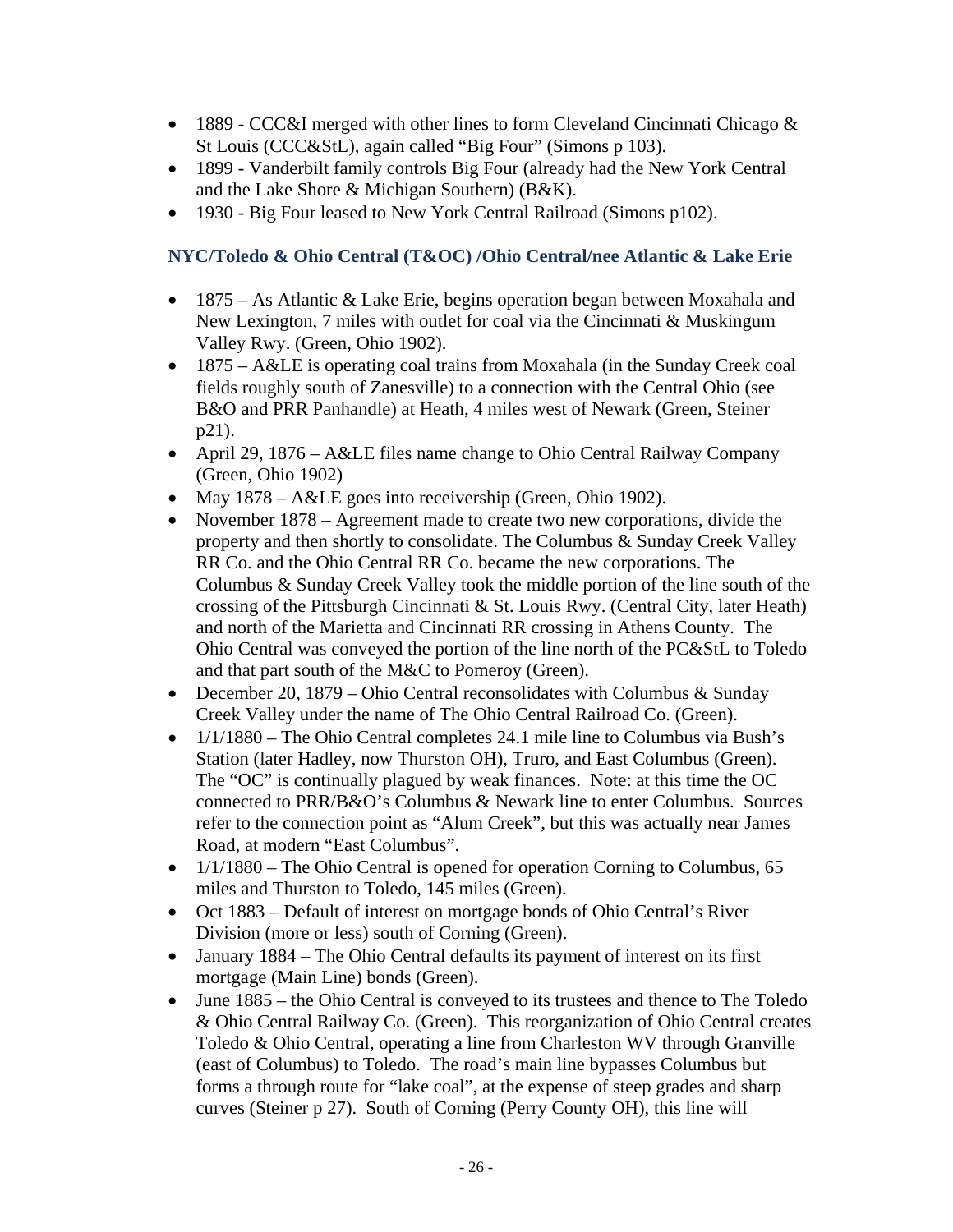someday be called the "Southern Branch". That line north of Thurston passing east of Columbus on its way to Toledo Stanley Yard will later be known as the "Eastern Branch".

- 1885 Reorganization of Ohio Central also creates the separate Columbus, Shawnee & Hocking (CS&H). See Zanesville & Western/CS&H/Columbus & Eastern timeline below. which extends from Columbus to Zanesville and into the coal fields southeast of Columbus. Problem – all the Shawnee's outlets at Columbus are controlled by coal-originating competitors.
- August 1885 The T&OC leases joint use of their Columbus Branch to the Columbus & Eastern. T&OC Columbus Branch is Alum Creek Jct. to Hadley [Thurston], about 24 miles (Green, Ohio 1902).
- January 1886 That portion of the River Division in Ohio is conveyed to The Ohio & Kanawha Railway Co. (??).
- 1892 T&OC purchases line built Toledo-Ridgeway (as Toledo Columbus  $\&$ Cincinnati) (see separate Western Branch chronology for earlier history). Operates it Nov 1892 (Green, Ohio 1902). This will become the "Western Branch", a second route to Toledo.
- 1892-1893 T&OC extends TC&C to West Columbus, opened 1893 (Green). Connects with PRR/Little Miami/C&X, B&O, and NYC's Big 4.
- June 1893 OFFICIAL GUIDE shows the Ohio Central Lines (T&OC and K&M) operating 3 passenger trains each way on the "Western Division" between Toledo and Kenton. The entry also shows 4 passenger trains operating each way between Thurston and Columbus on the "Columbus Branch." The "Index of Railway Stations" in this OFFICIAL GUIDE indicates that all railroads entering Columbus including Ohio Central Lines used the same station at that time. The map that is with the Ohio Central Lines entry shows the line between Toledo and Columbus as having been completed, but it must have only been under construction since there are no trains listed as operating between Kenton and Columbus. (reprint entry as reported by Bob Threlkeld)
- 1895 Toledo & Ohio Central extends TC&C line to Truro, takes up trackage rights on CS&H from Truro to Thurston. This connects the Western Branch to the T&OC's south end, forming a second and much better continuous line between Thurston and Toledo. Where the Western Branch crosses Broad Street, T&OC builds its own passenger station, used until 1930 when both T&OC and Big Four are both part of NYC (Steiner p28). Dan Macke adds that in 1893 the road acquired its right-of-way on the banks of the Ohio Feeder Canal through south Columbus to West Broad Street. In 1895 the station was built at 379 West Broad Street and formally opened on Saturday, April 18, 1896 in a reception held from 1:00 to 10:00 p.m.
- 1900 The Hocking Valley gains control of the Toledo  $& Ohio Central through$ stock and options. The president of the HV was Mr. Nicholas Monsarrat .The roads became so entwined and, with almost total control of all coal movement from the Sunday Creek and Monday Creek coal fields in Ohio to Lake Erie, an action was taken by the State of Ohio to cause the Hocking to divest itself of the T&OC. This action was supported by other roads and I think in particular by the PRR (source?).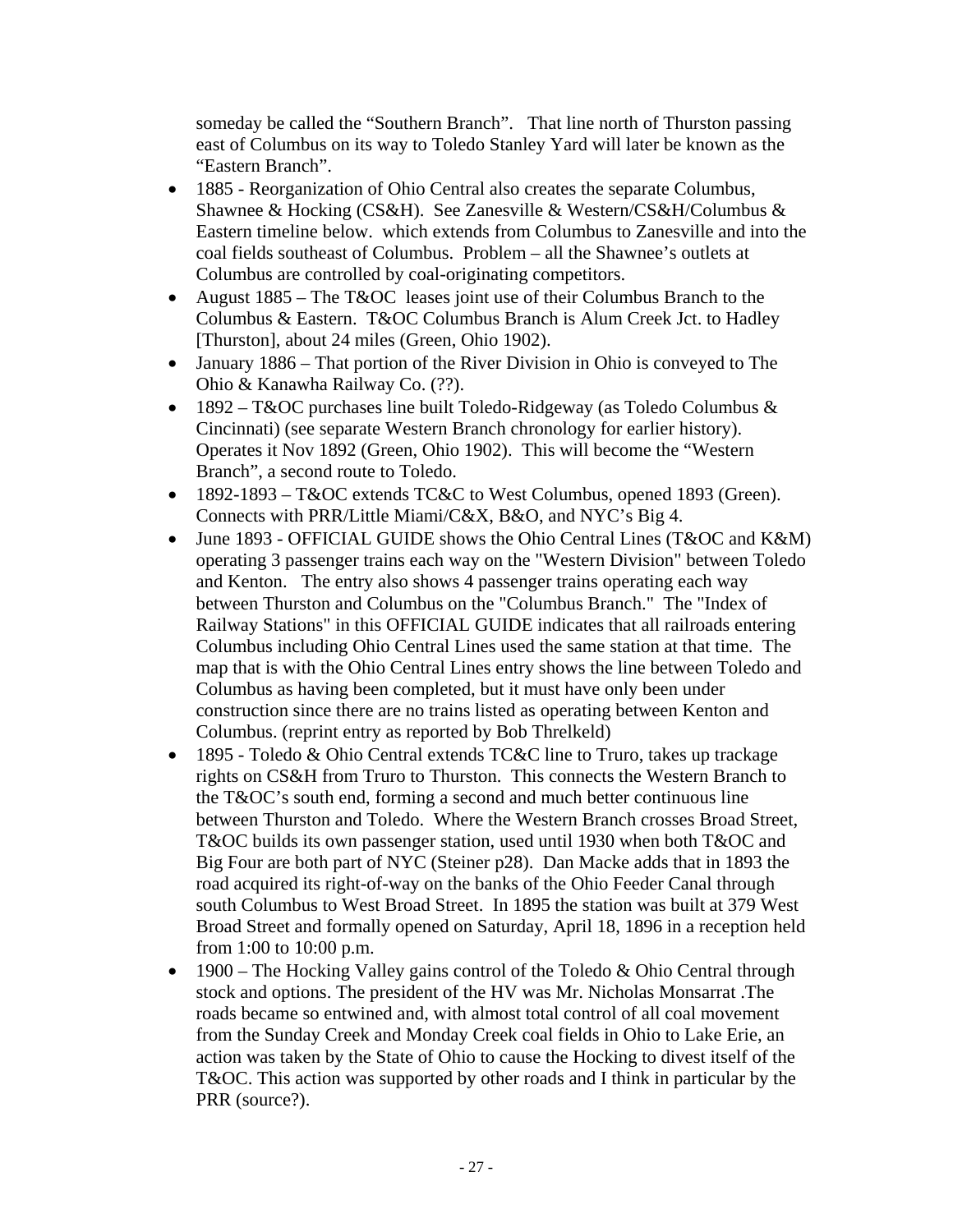- 1900 T&OC acquires and finishes Columbus Northwestern Railway as a branch from its Western Branch at Peoria (Union County) through Bellefontaine to St Marys, a resort town north of Dayton (Ohio 1902). Later known as the "St. Marys Branch", this railroad was originally built by two DT&I predecessors - the Ohio Southern and the Detroit & Lima Northern. The T&OC picked it up after the second bankruptcy (Plank)..
- Feb. 27, 1901 PRR VP James McCrea meets with Pres. P.L. Robbins of Pittsburgh Coal Company to persuade him to break with Gould; Robbins complains of J. P. Morgan's Hocking Valley and Toledo & Ohio Central hauling Ohio coal for lower than Pittsburgh rates; if this is corrected, he will not support Gould. (Wheeler)
- Feb. 1, 1908 Toledo & Ohio Central Railway begins operating Marietta, Columbus & Cleveland Railroad, one of coal-hauling properties acquired from Little Kanawha Syndicate, between Palos and Marietta, Ohio. (Church)
- $\bullet$  1910 Chesapeake & Ohio began its move to control the Hocking Valley. ICC judgment made against the Hocking Valley causes the sale of its interest in the T&OC and Zanesville & Western (Z&W). At that time the New York Central began its movement to gain control of the T&OC, Z&W, and the Kanawha & Michigan (Warner?).
- Mar. 9, 1910 Lake Shore & Michigan Southern (LS&MS) Executive Committee authorizes purchase of Toledo & Ohio Central Railway from Hocking Valley Railway and joint purchase with C&O of Kanawha & Michigan Railway; gives NYC system access to coal fields in southeastern Ohio and W.Va. for fuel and connection with Virginian Railway (Wheeler).
- March 22, 1910 Chesapeake and Ohio Railway assumed operations of the Hocking Valley Railway Company
- June 1, 1914, by court decree, Chesapeake and Ohio Railway sold Kanawha and Michigan Railway shares to the Toledo & Ohio Central. The Chesapeake and Ohio Railway sold 4,029,200 shares and the Lake Shore and Michigan Southern Railway sold 4,029,600 shares, leaving the Toledo & Ohio Central with about 99.5% control of the K&M (Moody).
- $1/1/1915 LS\&MS$  merged into New York Central; stock of T&OC is transferred to NYC. (Mundy 1926 p 262).
- $1/1/1922 T&0C$  leased to NYC, including leases of Kanawha & Michigan Ry, Kanawha & West Virginia RR, and Zanesville & Western Ry. 801-mile group is separately operated as the Ohio Central Lines (Mundy 1926 p264).
- 1925 T&OC annual revenue is \$19,317,307 (Mundy 1926 p272)
- Mar. 15, 1926 Toledo & Ohio Central Railway (NYC) places new coal dumper in service at mouth of Maumee River at Toledo for lake coal moving through the Cincinnati gateway; capable of handling new 150-ton coal gondolas used by Virginian Railway. (AR, Borntrager)
- July 25, 1927 NYC installs first CTC installation in U.S. between Stanley Yard near Toledo and Berwick, Ohio, 40 miles on Toledo & Ohio Central's "Eastern Branch"; controlled from central station at Fostoria in lieu of written train orders. CTC built by General Railway Signal Company. Note: GRS's term "CTC" has since become the generic for "Centralized Traffic Control" equipment, but Union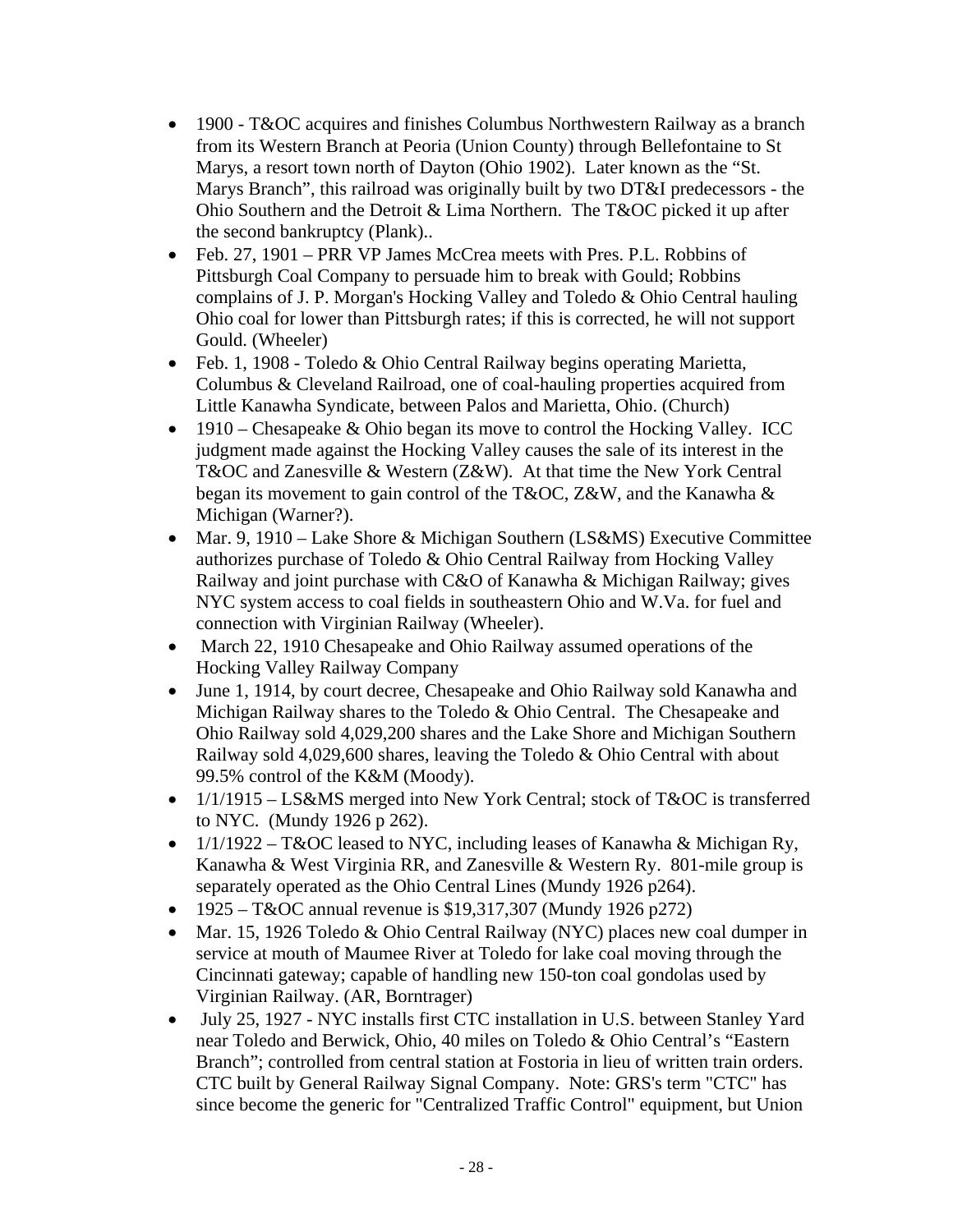Switch & Signal (the major supplier to PRR) branded it "TCS", for Train Control System.

- Jan. 1, 1930 Toledo & Ohio Central Railway (NYC) begins operating into Columbus Union Station under agreement dated Jan. 24, 1930. (VPWR)
- 1951 Passenger service between Charleston WV and Toledo OH ends between October and December 2 (Gary Salzgaber citation of October Official Guide and December 2 NYC public TT). T&OC vacates Columbus Union Depot.
- Oct. 22, 1969 Penn Central Transportation Company Board authorizes abandoning part of the Eastern Branch of the Columbus Division from MP 71.3 south of Bucyrus to MP 87.0 north of Edison (15.7 mi.). (MB) This is the center section of T&OC's antiquated Eastern Branch, northeast of Columbus.

# **NYC/T&OC/Zanesville & Western/Columbus Shawnee & Hocking (CS&H)/nee Columbus & Eastern**

- February  $1882$  The Columbus & Eastern Railroad Co. is incorporated to build a road from Columbus in Franklin County through the counties of Fairfield, Perry, Muskingum, Morgan, and Athens to Marietta, in Washington County (Green).
- $\bullet$  1884 The Columbus & Eastern main line from Hadley Jct. (Thurston) to Fultonham is opened, about 26 miles (Green) This line tapped additional coal fields west of Zanesville.
- 1885 Reorganization of Ohio Central into T&OC also creates the separate Columbus, Shawnee & Hocking (CS&H), which extends from Columbus to Zanesville and into the coal fields southeast of Columbus. Problem – all the Shawnee's outlets at Columbus are controlled by coal-originating competitors.
- May 1886 The Columbus & Eastern enters into an agreement with The Cleveland Columbus Cincinnati and Indianapolis Rwy. Co. covering the use of about 1 mile of the CCC&I line into the City of Columbus together with the use of terminal facilities (Green). In other words, the C&E and its successors will connect to the Big Four at the southwestern corner of the Ohio State Fairgrounds to reach Columbus Union Depot.
- 1886 Columbus & Eastern constructs 2.4 miles of line from Woodland Ave. in Columbus to East Columbus [actually Alum Creek Jct., not to be confused with PRR's later Alum Creek tower] (source?). Operating 1887 (Green).
- $\bullet$  1/1/1890 Columbus Shawnee & Hocking Rwy. Co. (CS&H) acquires Columbus & Eastern, adds it to previous and newly built lines in southeastern Ohio's coalfields (Green).
- 1893 CS&H benefits by the arrival in Columbus of the Sandusky Short Line, which becomes their outlet for coal to Lake Erie. The Sandusky and the Shawnee initiate interlocking management, and are soon known as the Columbus Sandusky & Hocking (again, CS&H). (Steiner p23).
- June 1895 The Columbus Sandusky and Hocking Rwy Co. defaults on payment of interest on its bonds. Mr. Nicholas Monsarrat is appointed receiver (Green).
- August 1895 The Columbus Sandusky and Hocking Railroad Co. is formed by the reorganization of the Columbus Sandusky and Hocking Rwy. Co. (Green)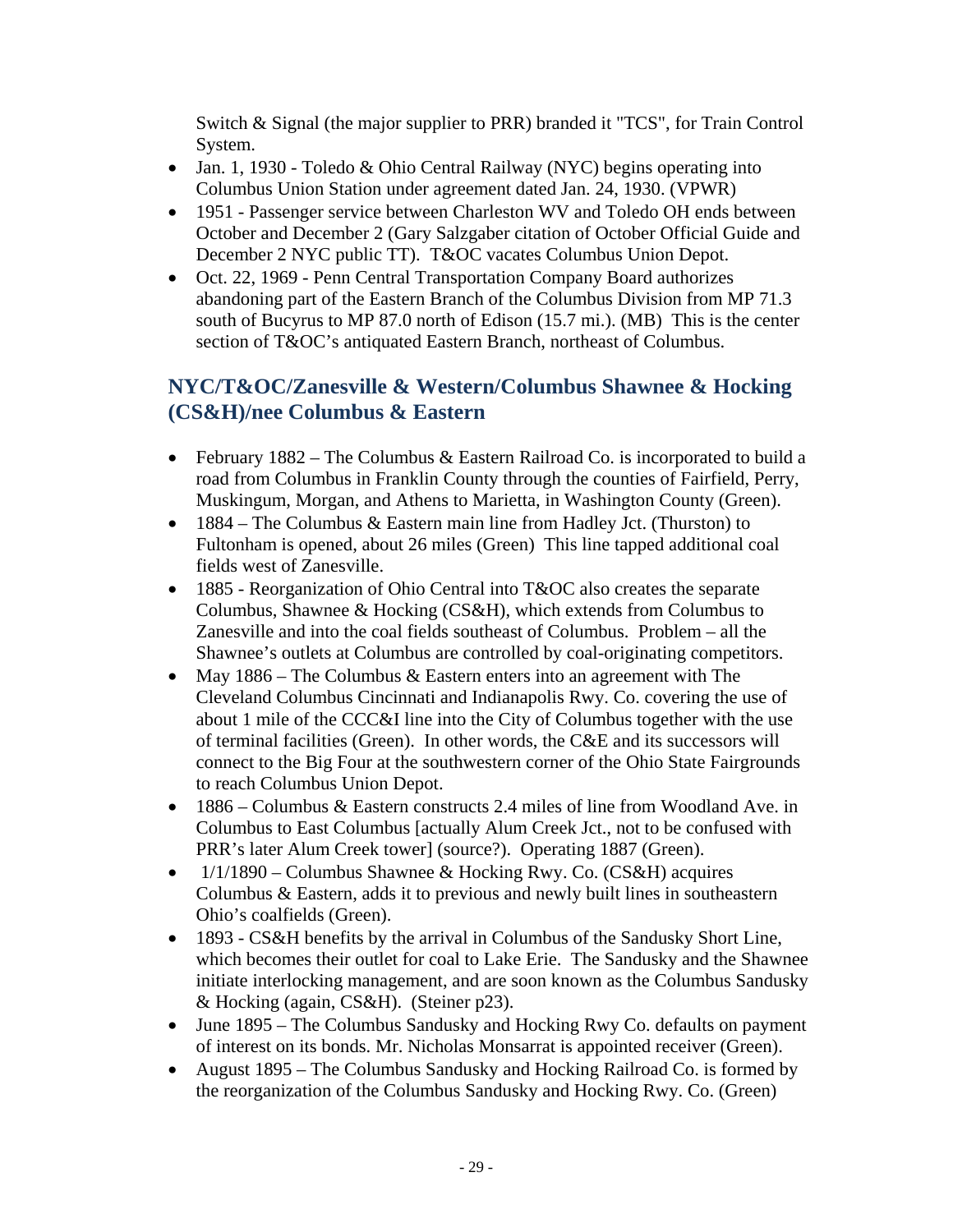- January 1897 The Columbus Sandusky  $&$  Hocking RR Co. defaults in payment of interest on its bonds and Mr. Monsarrat is appointed receiver (Green).
- April 1898 An agreement of reorganization was deemed impracticable, and a large majority of the first mortgage bonds of the CS&H having been purchased by the Pennsylvania Co. and The Hocking Valley Rwy., a final decree is issued selling the entire road September 24, 1902 to Paul D. Cravath representing the two companies (Green).
- $\bullet$  1902 Columbus Sandusky & Hocking is dismembered upon foreclosure and is divided between PRR (which gets the Sandusky line) and Hocking Valley [as new Zanesville & Western, later conveyed to T&OC] (Green p577, B&K p489).
- Oct. 16, 1902 Portion of Columbus, Sandusky & Hocking Railroad between Columbus (CW tower) and Shawnee is sold to Zanesville & Western Railway, at the time part of Hocking Valley system. (C&C). That portion north and east of CW crossing is conveyed to the Toledo Walhonding Valley and Ohio RR Co (Green p577, Ohio 1902) – thus giving PRR control over the line to Sandusky.
- 1910 Zanesville & Western control shifts from Hocking Valley camp to NYC interests, along with T&OC.
- Jan 1,  $1922 Z\&W$  leased by  $T\&OC$  (Green)
- 1930 Z&W acquired by T&OC Ry Co. by deed dated December 31, 1930. (see main T&OC history above).

# **NYC/T&OC Western Branch**

- 1882 Construction begins on the line from Whitmore (Toledo) to North Findlay by the Toledo & Indianapolis Rwy. Co. 40.7 miles. Placed in operation in 1883 (Warner).
- 1885 North Findlay to Findlay 0.7 miles constructed by the Toledo Columbus & Cincinnati Rwy. Co. Placed in operation in 1889 by the Toledo Columbus & Cincinnati Rwy. Co. (Warner)
- 1888-1889 Findlay to Kenton 28.2 miles constructed by the Toledo Columbus & Cincinnati Rwy. Co. Placed in operation by TC&C in 1889 (Warner).
- 1890-1892 Kenton to Ridgeway 9.1 miles constructed 1890-1892 by The Toledo Columbus & Cincinnati Rwy. Co. (Warner)
- 1892 TC&C is sold to Toledo & Ohio Central Rwy. Co. (T&OC) (Warner) (see main T&OC history above).

# **N&W Scioto Valley**

• 1876 - Scioto Valley RR completed Columbus-Circleville-Chillicothe (Steiner p16). Note: line joined C&N at BW tower. This is called "Alum Creek" in some references, but not to be confused with PRR's later Alum Creek tower. In other references, the junction point is called "Murray" or "Caldwell" (Norfolk & Western by Richard Prince). There is a Caldwell Place today, along the south boundary of Yard A's site, although this is somewhat west of the antique SV connection. We should remember that many small communities in Franklin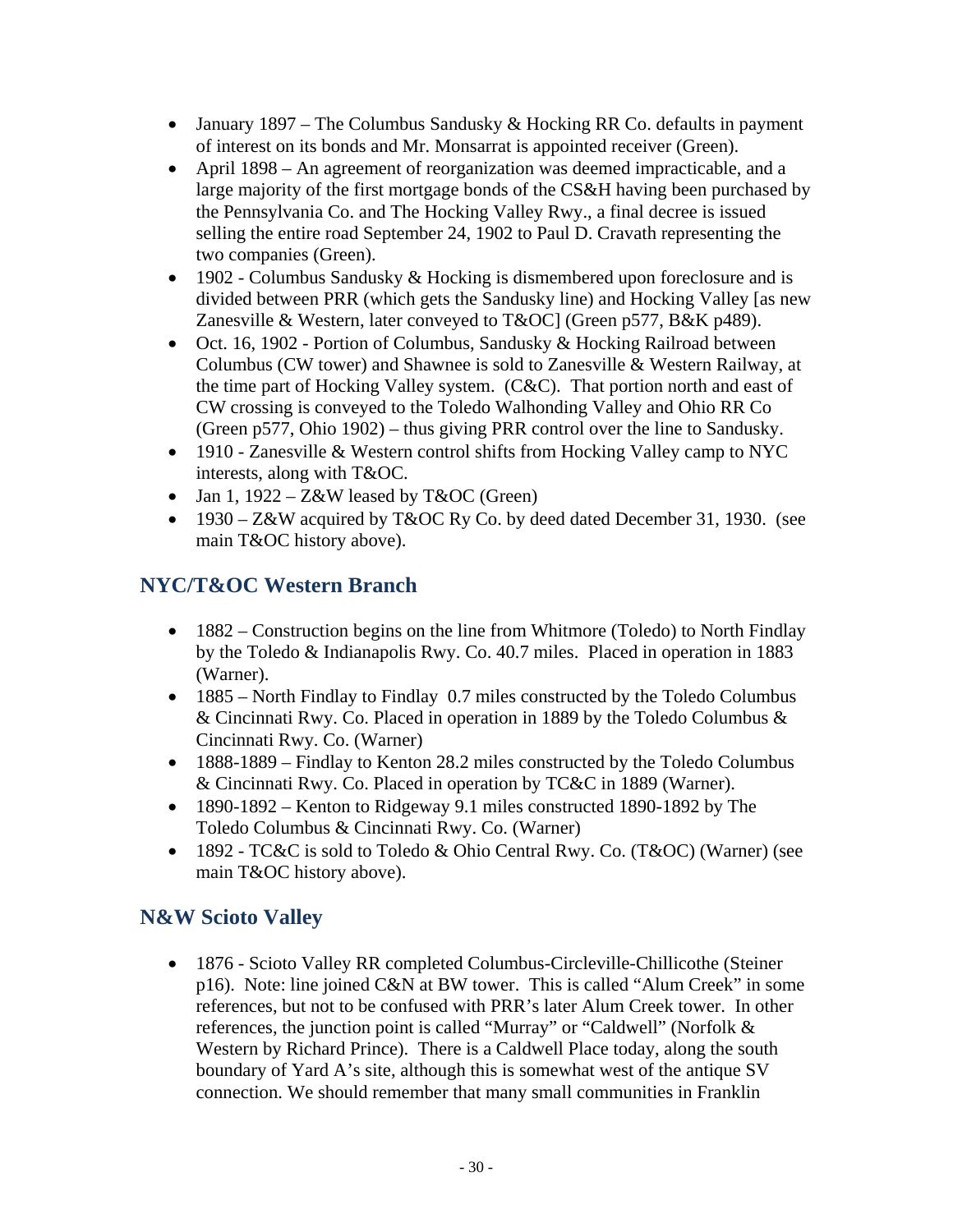County changed names one or more times, and then later disappeared inside Columbus' city limits.

- 1881 SV reaches Coal Grove, opposite Ashland KY, but lacks an eastern connection.
- 1890 Scioto Valley purchased by Norfolk & Western Railroad [not yet] "Railway"]. At this time, N&W is still building its line through West Virginia.
- 1892 Columbus Connecting  $&$  Terminal Railroad Company (CC $&$ T) leased to N&W (Deed document cited by Gary Rolih) The CC&T essentially built all the original terminal trackage north of the C&N – this included Joyce Avenue Yard, the shop facilities, the line from Joyce Avenue to CUD, and the flyover line to N&W's downtown freight house yard.
- 1892 Regular train service on N&W between Norfolk VA and Columbus. (Steiner p18). Coal traffic to Lake Erie via the Sandusky Short Line develops rapidly the next year
- 1896 N&W RR bankrupt. Columbus Connecting & Terminal Ry. lease transferred to reorganized N&W Ry. (Deed record)
- 1900 PRR buys almost 39% of Norfolk & Western stock, names 6 of 11 directors. (B&K p459)
- Nov. 28, 1903 Pennsylvania Company, Columbus Connecting & Terminal Railroad and N&W agree for joint use of tracks in Joyce Avenue Yard at Columbus. (Church)
- May 19, 1905 Columbus Terminal & Transfer Railroad Company (CT&T) conveyed to N&W (Deed). The CT&T was property adjoining downtown Columbus that included freight houses, team tracks, etc. We believe (but cannot confirm) that it was created by the Scioto Valley/Scioto Valley & New England, provided a modest Columbus terminal in the pre-CC&T years, and had been accessed via tracks of the Columbus & Newark (PRR/C&N).
- December 6, 1912 CC&T purchased by N&W. (Deed record)
- Apr. 28, 1931 PRR System acquires trackage rights over N&W at Columbus, Ohio (1.65 miles). (C&C) This is an update of the "joint trackage" arrangement between CA&C and N&W to access Columbus Union Depot, and firms up the route for both Akron Division and Sandusky line (Toledo Division) trains..
- Nov. 30, 1935 N&W Norfolk-Columbus sleeping car on *Pocahontas* extended to Cleveland via Big Four. (Guide)
- 1964 N&W acquires Sandusky Branch from PRR, in order to join N&W at Columbus with merged Nickel Plate, Wabash, and ACY lines in northern Ohio. PRR retains trackage rights.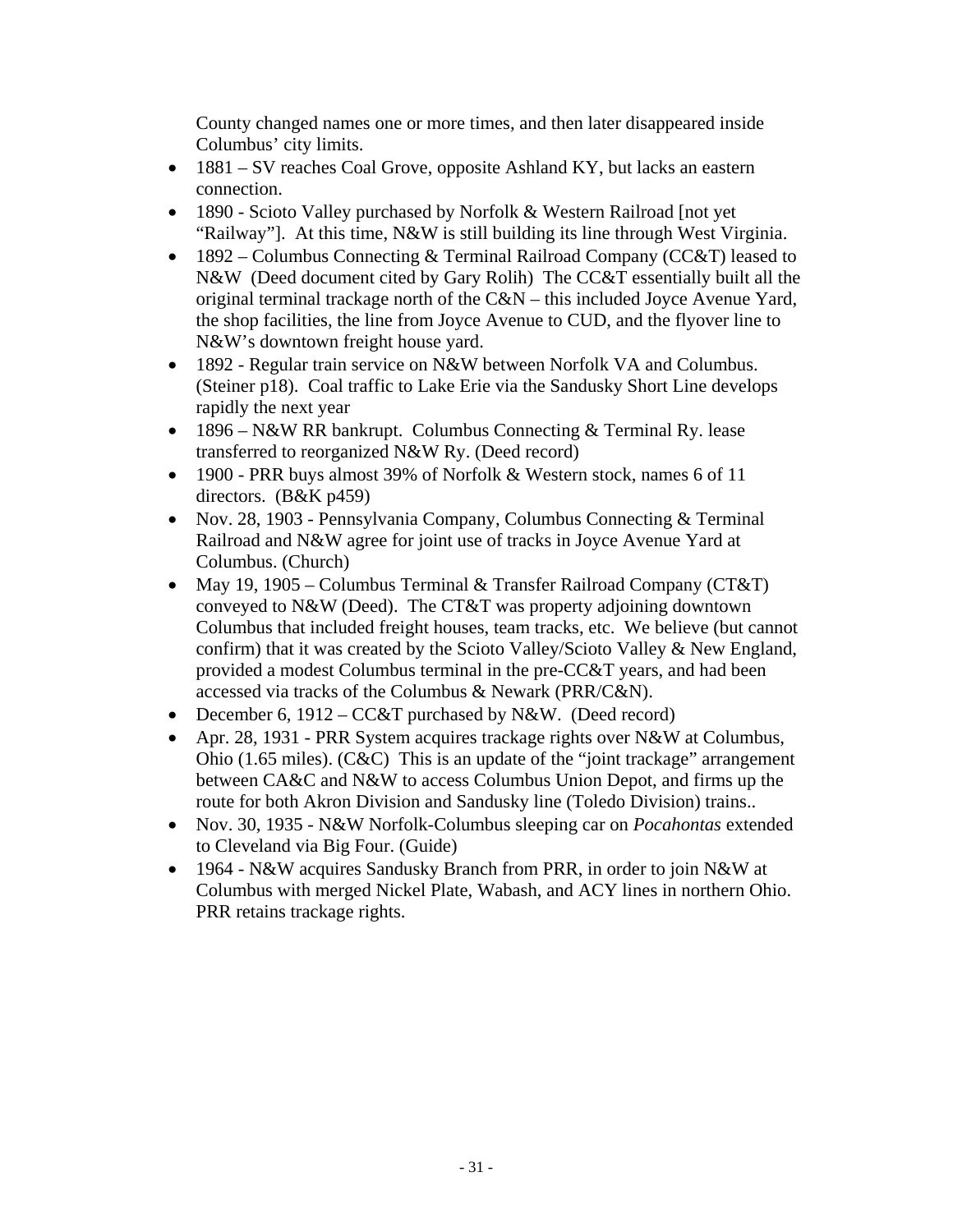#### **Key to References**

(Note: see the annotated bibliography at the end of *The Pennsylvania Railroad in Columbus* by Rick Tipton for more complete citations and details on many of these sources). Citations from Chris Baer's PRR Chronology (at prrths.com) and his notes and emails are by permission.

- **A-sheet:** A-Sheet is Chris Baer's abbreviation for the PRR system passenger agent's notices, which were numbered sequentially with a "A" prefix. These are official PRR documents noting changes in passenger service on PRR and connecting lines.
- **Acctg 1926:** *Accounting Department Maps of Divisions*, Pennsylvania Railroad 1926
- **Acctg 1941:** *Accounting Department Maps of Divisions*, Pennsylvania Railroad 1941
- **Airway**: Chuck Blardone, "The Airway Limited", Summer 2003 *Keystone*
- **B&K**: Burgess & Kennedy, *The Centennial History of the Pennsylvania Railroad*
- **B&O:** Reynolds and Oroszi, *Baltimore & Ohio Railroad*
- **B&O Mag**: *Baltimore & Ohio Magazine*, a public relations glossy for employees and the public.
- **Baer**: Chris Baer email messages. Christopher Baer is on the staff of the Hagley Museum Library in Wilmington DE. The Hagley is a major repository of papers and records from the PRR and PRR Lines West, and Chris is the expert on these "primary" (that is, original) historical materials.
- **Borntrager**: Karl A. Borntrager, "Keeping the Railroads Running: Fifty Years on the New York Central ...," 1974.
- **C&C**: Coverdale & Colpitts" is the four volume corporate history of the PRR system printed in 1946.
- **Church:** *History of PRR Lines West*
- **Darbee:** *Taking the Cars: A History of Columbus Union Station*
- **Green:** The NYC's "Green Book." It is the in-house version of the annual report, with all sorts of statistics not in the report given to the public, and with a complete corporate history of the NYC system as of the year of issue. It was called the "Green Book" because from about 1900 on it had a green cover. It was continued under Penn Central at least into the early 1980s.
- LC: PRR Personnel Dept. Labor Chronology, an extensive compilation of wage changes, union contracts and strikes from 1857 to 1935.
- **LM**: Robert L. Black, *The Little Miami Railroad*
- **LW Signaling**: *PRR Lines Southwest Signaling Standards,* 1895
- **LWV1:** Steven Hipes and Dave Oroszi, *Pennsylvania Railroad Lines West Volume 1*
- **Kay:** John L. Kay, "Directory of Railway Post Offices, 1864 to 1977," 1988
- Marvin: Walter Rumsey Marvin, "Columbus and the Railroads of Central Ohio before the Civil War," Ph.D. Dissertation, Ohio State University, 1953.